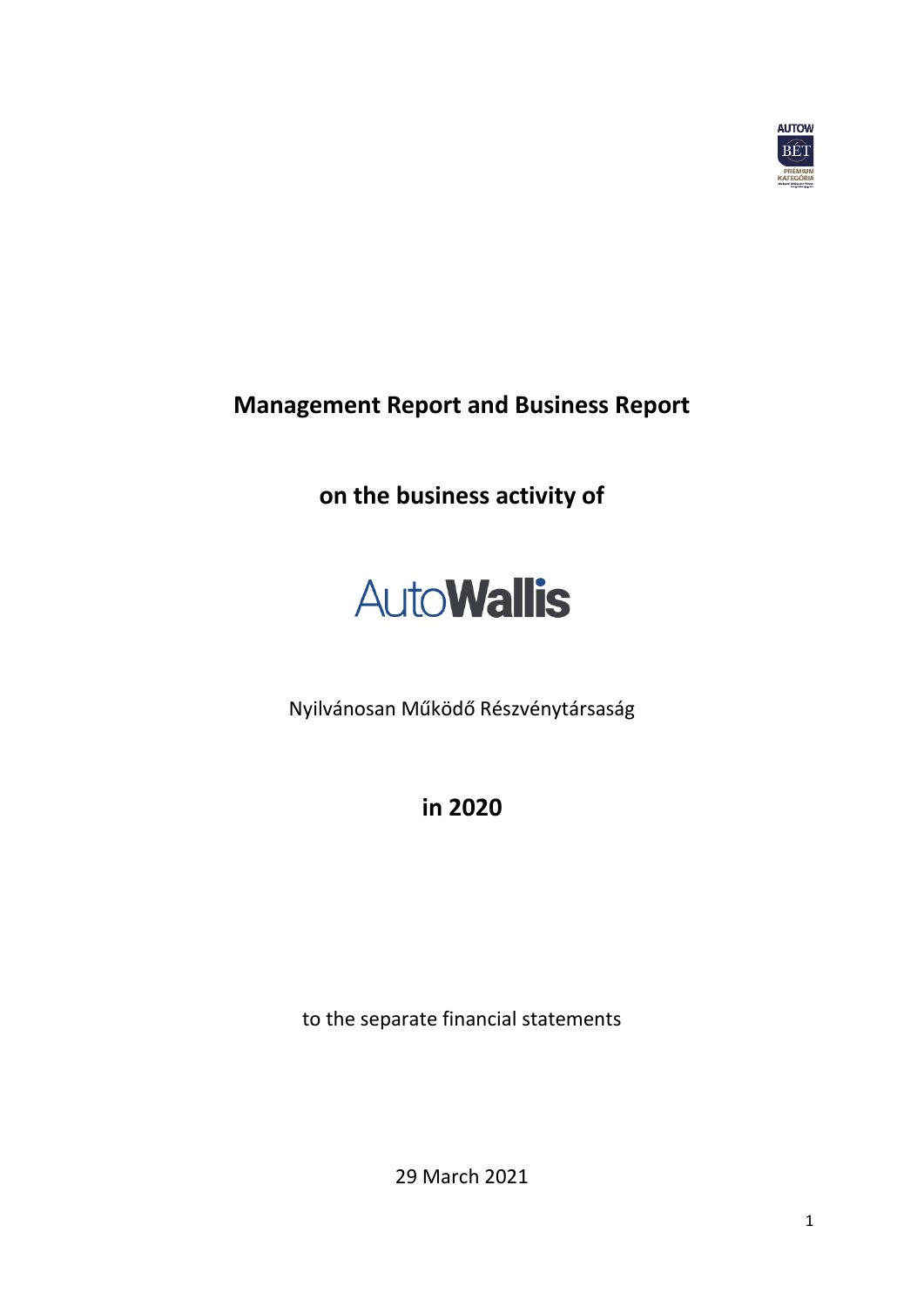AutoWallis Nyilvánosan Működő Részvénytársaság (hereinafter: "**Company**") has prepared and hereby publishes its consolidated Management and Business Report on the financial statements for the financial year 2020 and its separate financial statements for the financial year 2020 in accordance with Act CXX of 2001 on the Capital Market, the Regulations on the Listing and Continued Trading of Budapesti Értéktőzsde Zrt. (hereinafter: "**Regulations**"), Decree No. 24/2008. (VIII. 15.) of the Minister of Finance (hereinafter: "**PM Decree**"), and Act C of 2000 on Accounting (hereinafter: "Accounting Act").

The Company's separate financial statements were prepared in accordance with the International Financial Reporting Standards endorsed by the European Union ("IFRS endorsed by the EU") and the additional requirements of the Accounting Act for separate financial statements prepared in accordance with the IFRS endorsed by the EU.

The information included in the separate and consolidated financial statements of the Group and of the Company for the financial year 2020 were audited by an independent auditor.

## **1. Presentation of the Company's development and history**

Listed in the Standard category of the Budapest Stock Exchange, the Company has been engaged in asset management since its foundation in 2012 and its stock market launch in 2013. (The Company's detailed legal data are included in Annex 1.)

During its operation between 2012 and 2016, its main focus was on investments in the real economy, and it acquired business shares in companies with solid prospects for growth and strong incomegenerating potential, typically outside the automotive industry.

In 2017, Lehn Consulting AG acquired a controlling interest in the Company. The Company's Statutes were amended and the Company closed all of its open securities positions that were related to its past activities.

In 2018, however, another significant change took place in the ownership structure of the Company. With the exit of its former shareholders, Wallis Asset Management Zrt. ("**WAM**") became the new majority shareholder of the Company and proceeded to increase the Company's capital by a substantial amount, as a result of which the new AutoWallis Group, an entity engaged in automotive trade and services in Hungary and Central and Eastern Europe, was created, with the Company becoming its parent company.

In 2018, the Company's main focus shifted to conducting the series of transactions started by WAM in April 2018. As part of the first step of this series of transactions, WAM acquired 23.33% of the ordinary shares of the Company. Through this acquisition, WAM, the only shareholder with a stake of more than 10%, became subject to an obligation to purchase all of the Company's shares. By acquiring an additional batch of 1.74% of ordinary shares, it increased its stake above 25% after the closing of the public takeover bid.

As part of the second step of the series of transactions, the Company acquired a 100% stake in four of WAM's automotive trading and service companies and their subsidiaries through a capital increase of HUF 15.8 billion, carried out by way of in-kind contribution. From a legal perspective, the Company acquired the rest of the entities in the Group; however, for accounting purposes, the transaction was treated as a *reverse acquisition* under the IFRS rules since, as a result of the transaction, the entity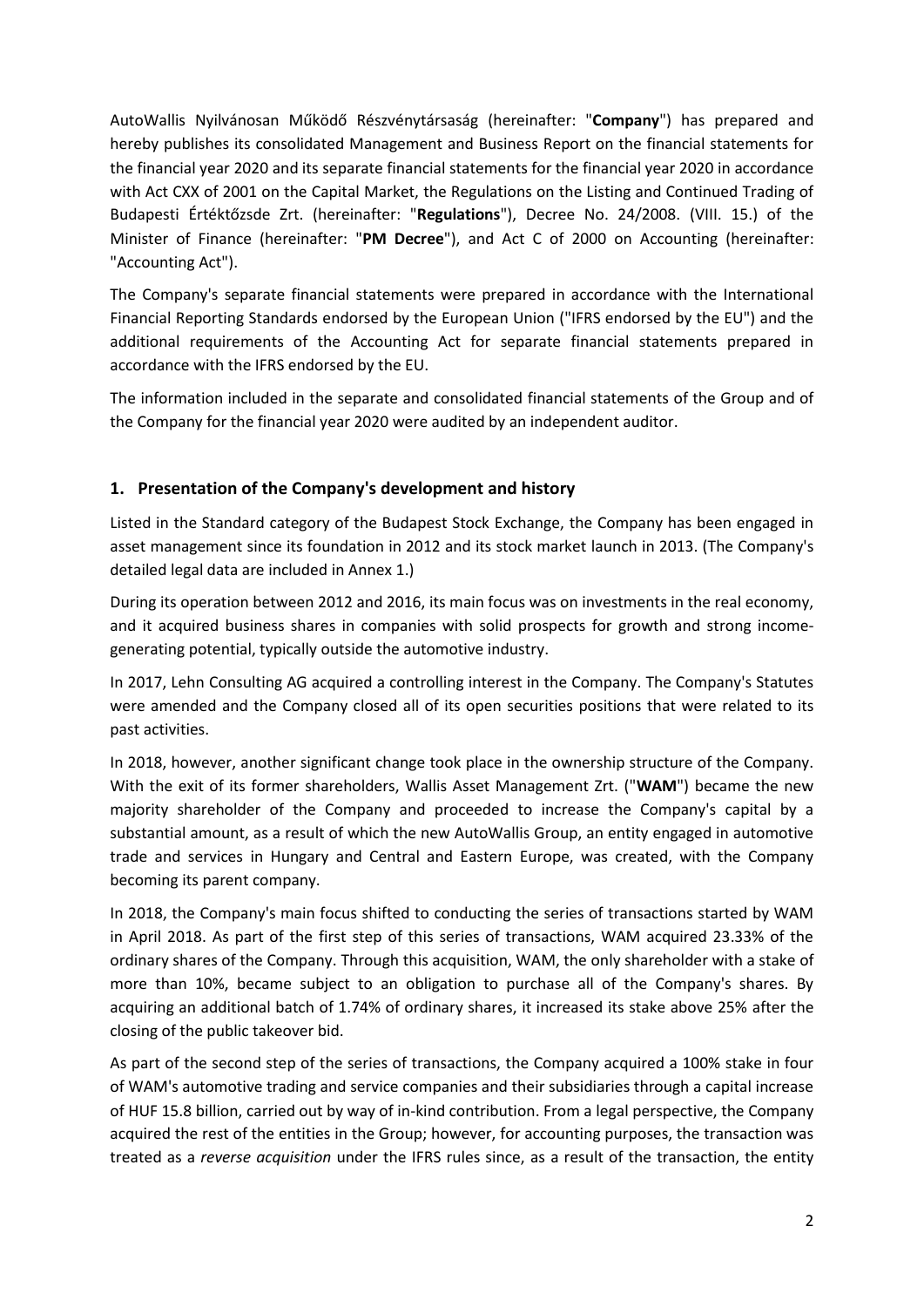that contributed the business shares by way of in-kind contribution became the entity controlling the parent company of the Group.

The AutoWallis Group which was formed as a result of this series of transactions implements a more complex strategy that focuses on growth and relies on the synergies of its business lines. The members of the AutoWallis Group operate in 14 countries in the Central and Eastern European region (Albania, Bosnia and Herzegovina, Bulgaria, Croatia, the Czech Republic, Hungary, Kosovo, Montenegro, North Macedonia, Poland, Romania, Serbia, Slovakia and Slovenia) and are engaged in the retail and distribution of motor vehicles and parts, servicing activities and short-term and longterm car rental. The brands represented by the AutoWallis Group include BMW passenger cars and motorcycles, Dacia, Isuzu, Jaguar, Land Rover, Maserati, MINI, Nissan, Opel, Peugeot, Renault, Ssangyong, Suzuki, Toyota, Saab parts and Sixt rent-a-car, of which BWM and Sixt are dominant players in the premium car market and the car rental market, respectively.

The AutoWallis Group is committed to growth in Hungary and the region even in such a changing and challenging environment, as shown by the business development initiatives and acquisitions of recent months. This year, the Company announced a number of significant transactions:

- 1.) the start of the distribution of Jaguar and Land Rover models in Hungary in April,
- 2.) the acquisition of the largest BMW dealership in Slovenia in June (the approvals of the authorities, mainly the Competition Authority, were successfully obtained in October 2020),
- 3.) the acquisition of the largest Hungarian Opel dealership in July,
- 4.) following approval by the Competition Authority, the acquisition of a majority (60%) share in Iniciál Autóház, a market leader in Western Hungary selling and servicing seven high-profile car brands (Dacia, Nissan, Opel, Peugeot, Renault, Suzuki and Toyota), in November,
- 5.) the acquisition of the import rights for the OPEL brand in Croatia, Slovenia, Bosnia and Herzegovina and Hungary in December, and
- 6.) AutoWallis entered into a preliminary agreement on an additional acquisition in Slovenia, as a result of which the AutoWallis Group could acquire Avto Aktiv, another significant player in the Slovenian market, which distributes and services BMW, MINI, Jaguar, Land Rover, Toyota and Suzuki vehicles in four cities.

In 2020, the Company acted as a holding company within the AutoWallis Group.

#### **2. Evaluation of the Company's operation in 2020 and key financial data**

The structure of the Group, in which the Company acts as the parent company for legal purposes, changed radically in 2018. In addition to the restructuring, the Group's activities also changed and the Group is now primarily engaged in automotive trade and automotive service activities, with the Company operating as a holding company.

Accordingly, in 2020, both the Company and the Group operated in line with the new group structure and scope of activities established in 2018.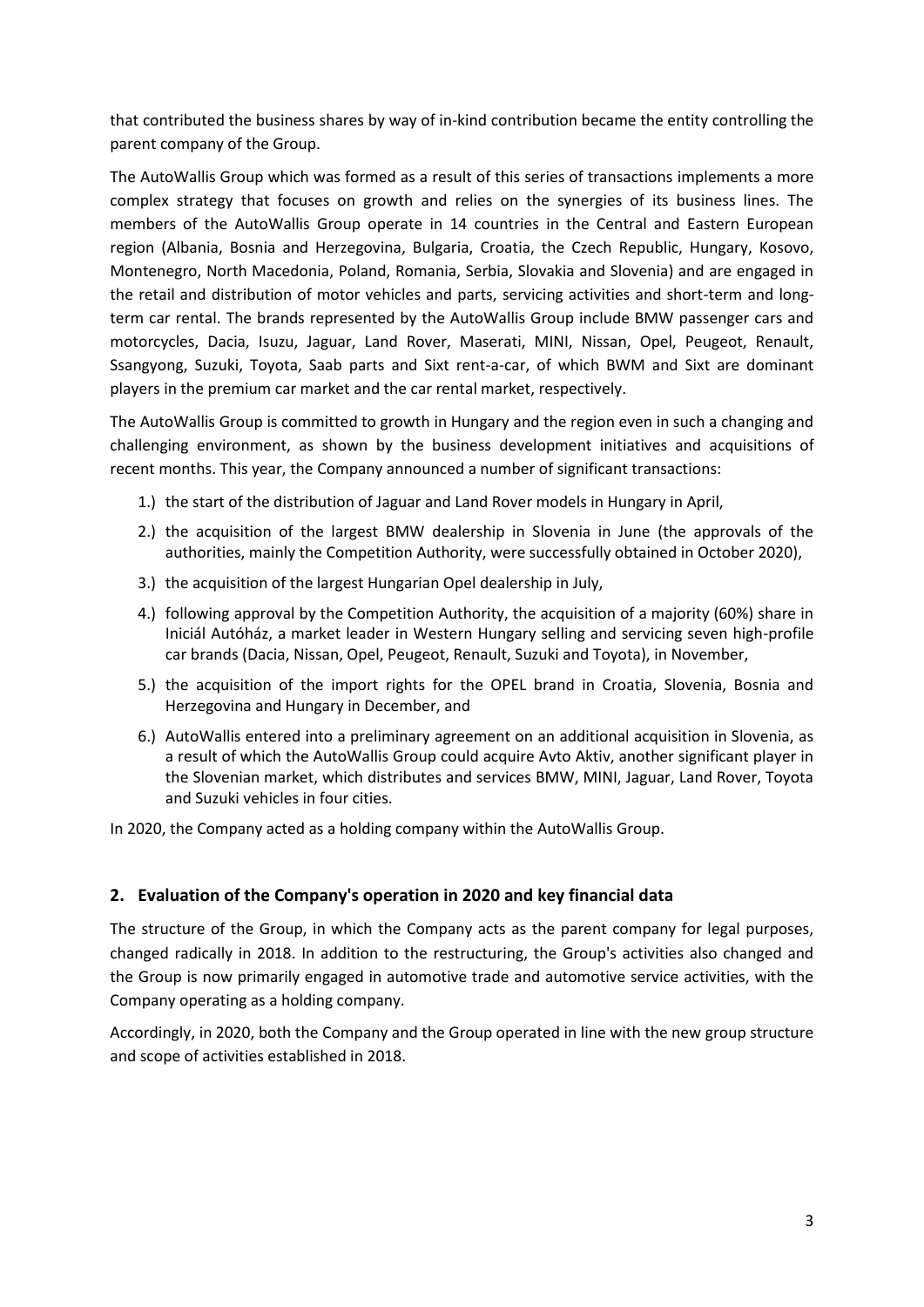#### **Income statement**

| <b>Item</b>                                       | 365-day period<br>ending on<br>31.12.2020<br>(audited) | 365-day period<br>ending on<br>31.12.2019<br>(audited) |
|---------------------------------------------------|--------------------------------------------------------|--------------------------------------------------------|
| Sales revenue                                     | 76,953                                                 | 31,417                                                 |
| Material costs                                    | (1,665)                                                | (1, 529)                                               |
| Services used                                     | (237, 609)                                             | (77, 708)                                              |
| Personnel-type expenses                           | (71, 054)                                              | (46, 028)                                              |
| Depreciation                                      | (699)                                                  | (558)                                                  |
| <b>Operating profit or loss</b>                   | (234, 074)                                             | (94, 407)                                              |
| Net other income and expenses                     | 1,818                                                  |                                                        |
| Other expenses                                    | (36, 270)                                              | (18)                                                   |
| <b>Other income and expenses</b>                  | (34, 451)                                              | (18)                                                   |
| <b>Operating profit or loss</b>                   | (268, 525)                                             | (94, 426)                                              |
| Interest income                                   | 52,545                                                 | 4,752                                                  |
| Interest expenses                                 | (64, 073)                                              | (87)                                                   |
| Net profit or loss from exchange rate differences | 17,695                                                 | (0)                                                    |
| Net other financial profit or loss                | 1,180,000                                              | 810,000                                                |
| Expected impairment on financial instruments      | (5,605)                                                |                                                        |
| Financial income and expenses                     | 1,180,561                                              | 814,664                                                |
| Pre-tax profit                                    | 912,036                                                | 720,239                                                |
| <b>Tax expense</b>                                | (1,506)                                                | (598)                                                  |
| <b>Net profit</b>                                 | 910,530                                                | 719,641                                                |
| Other comprehensive income                        |                                                        |                                                        |
| Overall profit or loss                            | 910,530                                                | 719,641                                                |

All of the Company's **sales revenue** earned in 2020 comes from the provision of business consulting services.

**Material costs** primarily include fuel costs, stationery and items related to the purchase of assets consumed within one year.

**Services used** include items relating to the Company's operations and are primarily comprised of items involving office rental fees, car rental fees, PR and communications, as well as accounting, legal and other capital market services. The increase in these costs is explained mainly by the rising cost of accounting, legal and capital market services, which was caused by the acquisitions and capital market transactions carried out in 2020.

**Personnel-type expenses** increased from HUF 46 million in 2019 to HUF 71 million in 2020, which is mainly due to the expansion of central resources in 2020 caused by the extensive growth of the Group. Personnel-type expenses include fees, salaries and the related contributions.

**Other income and expenses** include earnings and expenses that cannot be classified elsewhere. Significant items include the effect of VAT that is not deductible due to proportioning, as well as an administrative penalty.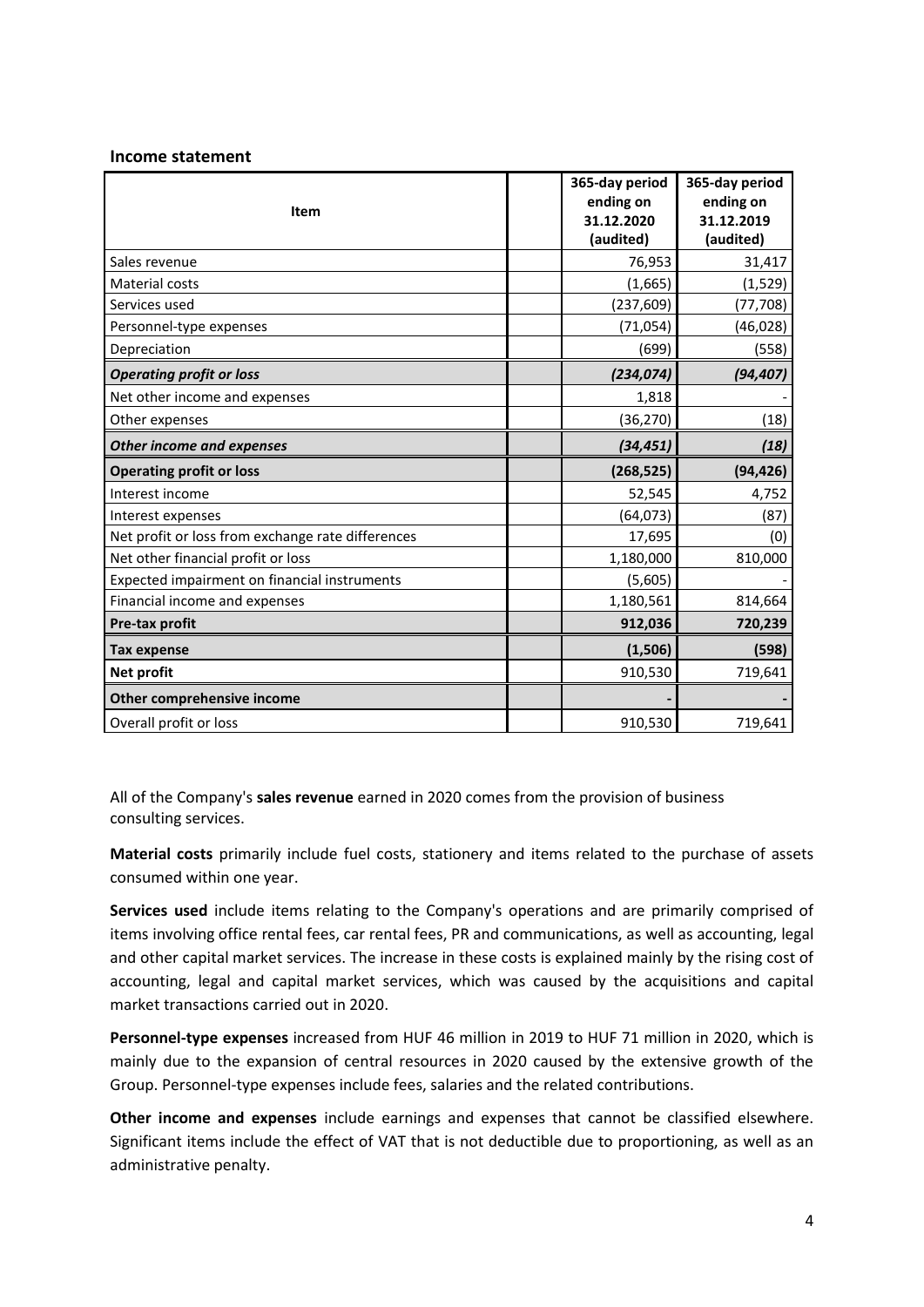**Financial income** includes dividends received from subsidiaries in the current year for thHUF 1,180,000, and interest received on intra-group loans granted is another significant item. A material item in financial expenses is interest payable on bonds.

#### **Balance sheet**

| Item                                            | 31.12.2020<br>(audited) | 31.12.2019<br>(audited) |
|-------------------------------------------------|-------------------------|-------------------------|
| <b>Assets</b>                                   |                         |                         |
| <b>Non-current assets</b>                       |                         |                         |
| Property, plant and equipment                   | 1,890                   | 824                     |
| Long-term loans given to subsidiaries           | 2,411,407               |                         |
| Investments in subsidiaries                     | 19,686,705              | 16,045,354              |
| <b>Total non-current assets</b>                 | 22,100,002              | 16,046,178              |
| <b>Current assets</b>                           |                         |                         |
| Trade receivables                               | 59,807                  | 34,420                  |
| Income tax receivables                          | 2,711                   | 2,711                   |
| Other receivables                               | 13,734                  | 7,361                   |
| Short-term part of intra-group loan receivables | 851,550                 |                         |
| Cash and cash equivalents                       | 1,246,455               | 397,353                 |
| <b>Total current assets</b>                     | 2,174,258               | 441,844                 |
| <b>Total assets</b>                             | 24,274,259              | 16,488,023              |
|                                                 |                         |                         |
| <b>Equity and liabilities</b>                   |                         |                         |
| Registered capital (face value: HUF 12.5)       | 4,053,921               | 3,383,268               |
| Capital reserve                                 | 16,968,482              | 13,157,884              |
| Historical cost of treasury shares              | (798, 700)              |                         |
| Profit reserve                                  | 832,806                 | (77, 724)               |
| <b>Total equity</b>                             | 21,056,508              | 16,463,427              |
| <b>Non-current liabilities</b>                  |                         |                         |
| 3% debt on bonds                                | 3,041,552               |                         |
| Other non-current liabilities                   | 42,615                  |                         |
| <b>Total non-current liabilities</b>            | 3,084,167               |                         |
| <b>Current liabilities</b>                      |                         |                         |
| Trade payables                                  | 18,456                  | 11,074                  |
| Income tax liability                            | 1,506                   | 598                     |
| Provisions (short-term)                         | 18,000                  |                         |
| Other current liabilities                       | 95,622                  | 12,923                  |
| <b>Total current liabilities</b>                | 133,584                 | 24,595                  |
| <b>Total liabilities</b>                        | 3,217,751               | 24,595                  |
| <b>Total equity and liabilities</b>             | 24,274,259              | 16,488,023              |

The value of the Company's **fixed assets** changed significantly as a result of the acquisitions completed in 2020 and the loans granted to subsidiaries.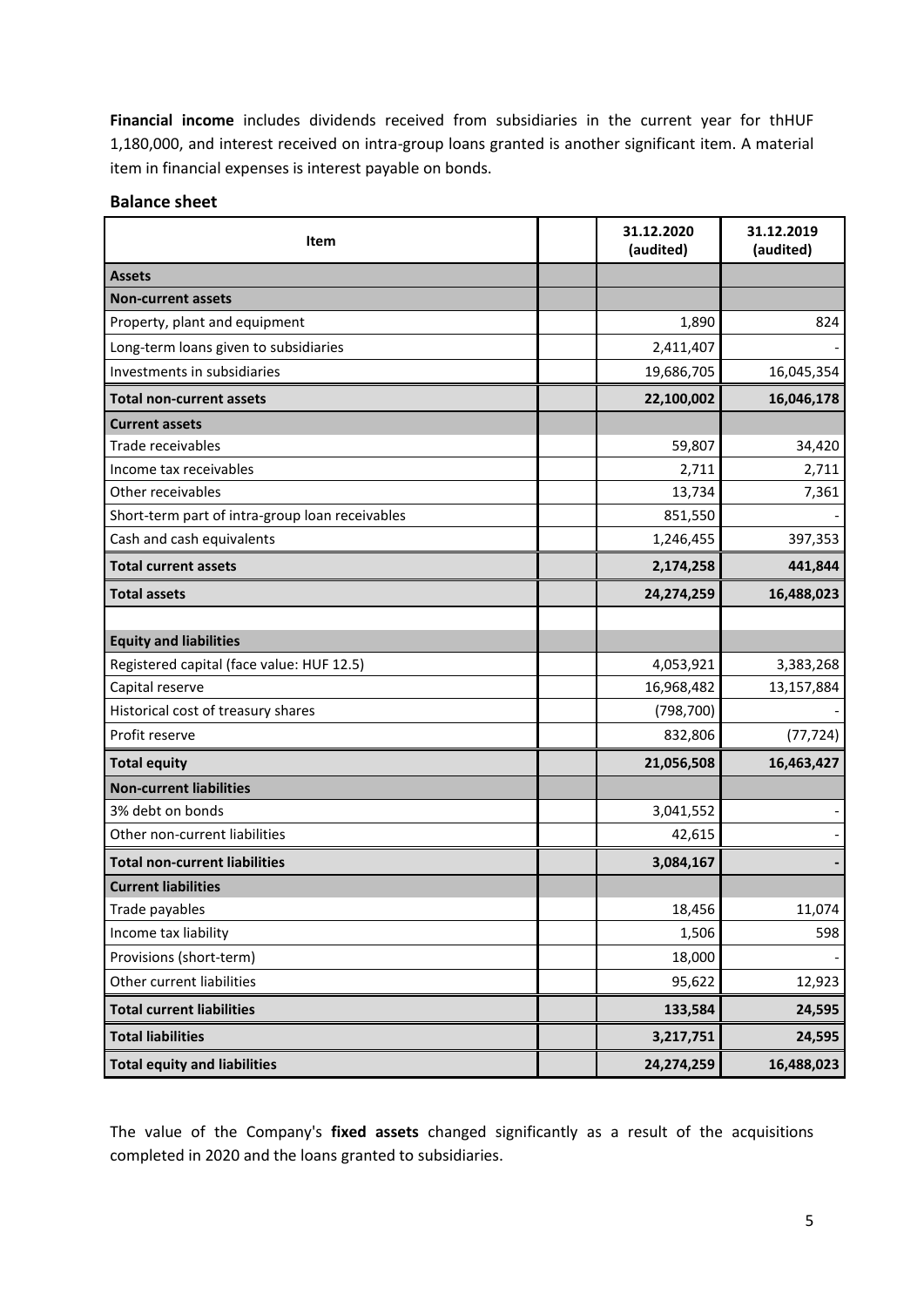In 2020, there were no changes in the shares that AutoWallis held in the entities it owned at the end of 2019. However, it acquired a number of entities, partly for cash (by way of foundation or acquisition) and partly in exchange for the issue of its own equity instruments.

#### **Companies founded in 2020:**

- AW Csoport Szolgáltató Kft.
- WALLISMOTOR Ljubljana;
- WAE CEE Kft.

#### **Companies acquired in 2020:**

- ICL Autó Kft.
- Wallis British Motors Kft., which was acquired by the Company from a subsidiary
- VCT78 Kft.
- Wallis Kerepesi úti Autó Kft., which was acquired by the Company from the parent company
- K85 Ingatlanhasznosító Kft.
- Iniciál Autóház Kft.
- WAE S d.o.o.
- WAE C d.o.o
- WAE Hun Kft.

The Company grants to its subsidiaries short-term liquidity loans aimed at supporting their day-today operations and long-term intra-group loans aimed at the long-term development of their businesses through AW Csoport Szolgáltató Kft.

Long-term loans granted to subsidiaries include the thHUF 3,000,000 credit facility provided through AW Csoportszolgáltató Kft., the purpose of which is to provide liquidity to subsidiaries within the Group, as well as the EUR 650,000 loan given to Wallis Motor Ljubljana to support its business development and the thHUF 86,000 loan granted to ICL Autó Kft.

The sharp increase in the value of **current assets** was caused by the increase in the short-term part of intra-group loan receivables and cash and cash equivalents.

**Trade receivables** include the consideration for services supplied which has not yet been paid. The entirety of income tax receivables represents the corresponding tax receivable. Other receivables include tax balances and prepayments. A significant amount in the latter category was the deferral of interest charged on intra-group loans for thHUF 12,612 (the same item was 0 for the year before).

The changes in the **registered capital** of AutoWallis are presented in the table of changes in equity. The details of registered capital were as follows: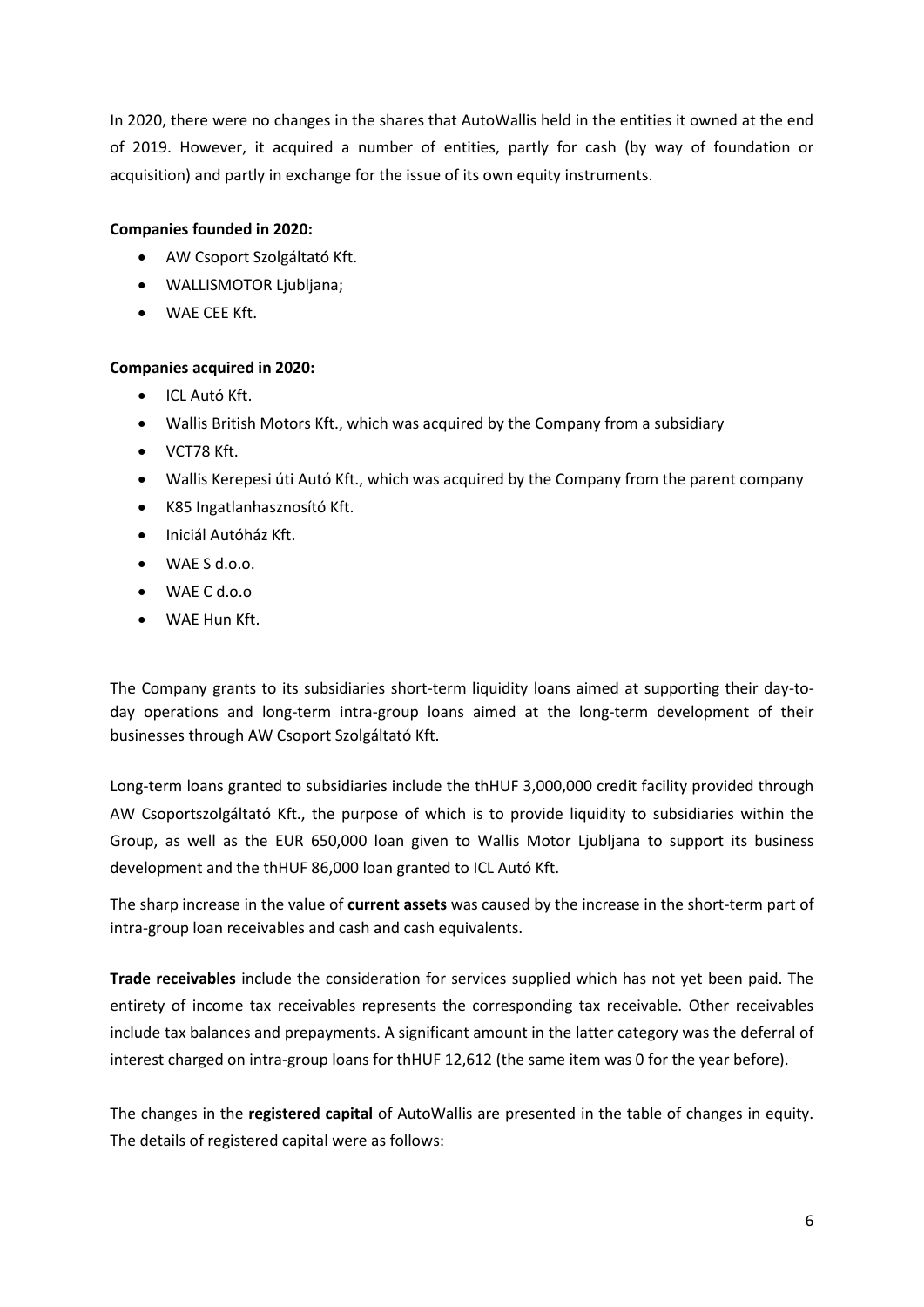Number of shares:

| <b>Series</b>                            |                | Series "A" | Series "B" | Series "C"  |
|------------------------------------------|----------------|------------|------------|-------------|
|                                          |                | voting     | dividend   |             |
| Type                                     |                | preference | preference | ordinary    |
|                                          | 01.01.2017     | 2,500      | 2,500      | 3,393,440   |
| Issue on 16.11.2017                      |                | 22,500     | 22,500     |             |
|                                          | 31.12.2017     | 25,000     | 25,000     | 3,393,440   |
| Issue on 11.10.2018                      |                |            |            | 30,389,235  |
|                                          |                | 25,000     | 25,000     | 33,782,675  |
| 8:1 share split                          |                | 175,000    | 175,000    | 236,478,725 |
|                                          | 31.12.2019     | 200,000    | 200,000    | 270,261,400 |
| Series change; 02.06.2020                |                | (200,000)  | (200,000)  | 400,000     |
| for the<br><b>Issue</b><br>purpose       | in-kind<br>of  |            |            |             |
| contribution                             |                |            |            |             |
| (Wallis Kerepesi); 26.06.2020            |                |            |            | 13,511,723  |
| for the<br><b>Issue</b><br>purpose       | in-kind<br>of  |            |            |             |
| contribution                             |                |            |            |             |
| (Iniciál Autóház – phase I); 30.06.2020  |                |            |            | 13,589,503  |
| for<br>the<br>Issue<br>purpose           | of<br>in-kind  |            |            |             |
| contribution                             |                |            |            |             |
| (Iniciál Autóház - phase II); 19.11.2020 |                |            |            | 10,049,568  |
| Capital<br>increase                      | institutional; |            |            |             |
| 18.12.2020                               |                |            |            | 16,501,486  |
|                                          | 31.12.2020     |            |            | 324,313,680 |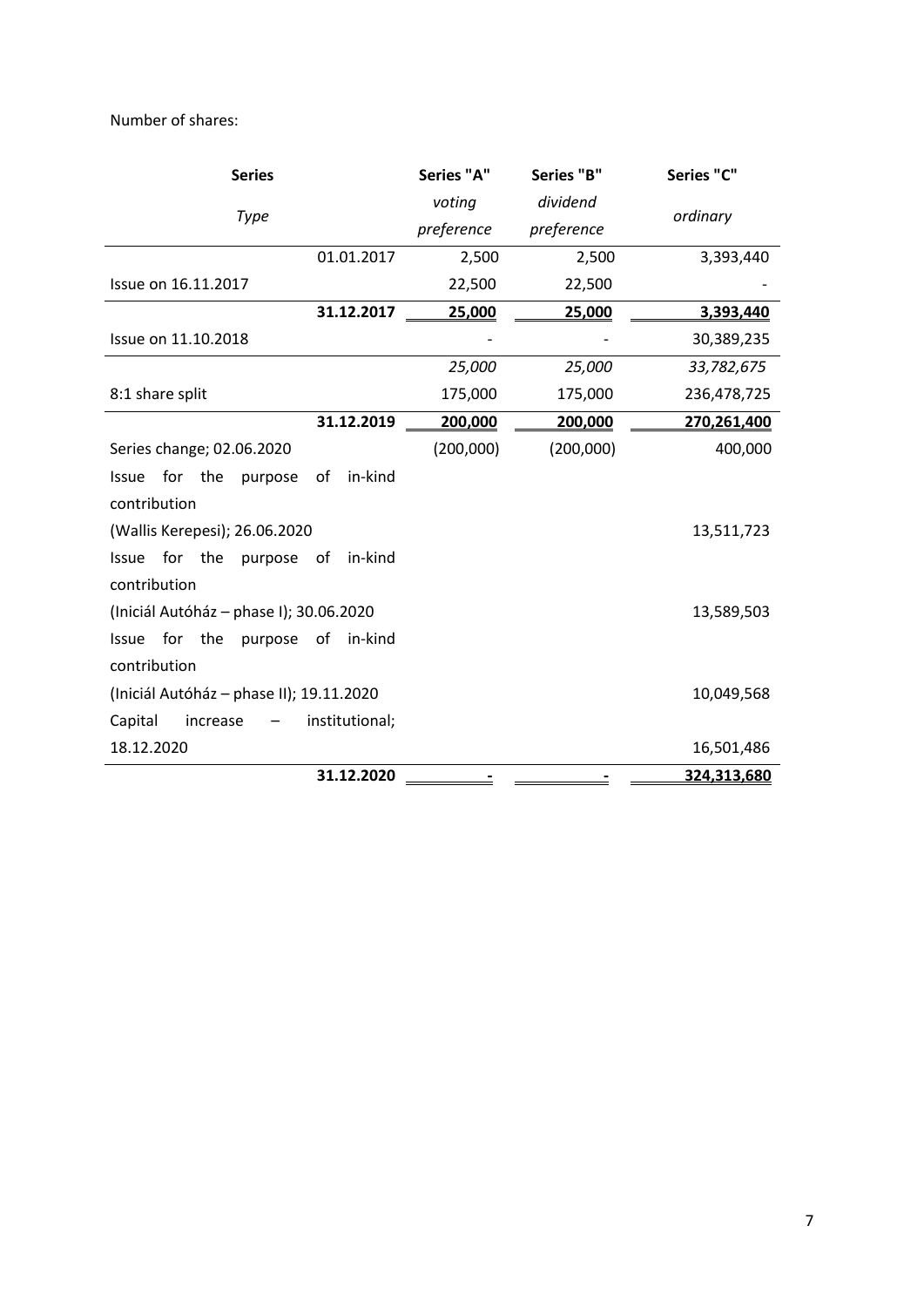Changes in the value of registered capital:

| <b>Series</b>             | Series "A"                   | Series "B" | Series "C" | <b>Total</b> |
|---------------------------|------------------------------|------------|------------|--------------|
| <b>Type</b>               | voting                       | dividend   | ordinary   |              |
|                           | preference                   | preference |            |              |
| 01.01.2017                | 250                          | 250        | 339,344    | 339,844      |
| Issue on 16.11.2017       | 2,250                        | 2,250      |            |              |
| 31.12.2017                | 2,500                        | 2,500      | 339,344    | 344,344      |
| Issue on 11.10.2018       | $\qquad \qquad \blacksquare$ |            | 3,038,924  |              |
|                           |                              |            |            |              |
| 31.12.2018                | 2,500                        | 2,500      | 3,378,268  | 3,383,268    |
| Series change             | (2,500)                      | (2,500)    | 5,000      |              |
| Wallis Kerepesi - in-kind |                              |            |            |              |
| contribution              |                              |            | 168,897    | 169          |
| Iniciál Autóház - in-kind |                              |            |            |              |
| contribution I            |                              |            | 169,869    | 170          |
| Iniciál Autóház - in-kind |                              |            |            |              |
| contribution II           |                              |            | 125,620    | 126          |
| Capital increase          |                              |            | 206,269    | 206          |
|                           |                              |            |            |              |
| 31.12.2020                |                              |            | 4,053,921  | 4,053,921    |

The shares have a face value of HUF 12.5 each. The special rights attached to voting preference and dividend preference shares were cancelled upon the most recent dividend payment; however, these shares were not considered ordinary shares for legal purposes afterwards. The preference shares were transformed into ordinary shares during the period.

AutoWallis Nyrt. records the exchange premium and accumulated profits in its **reserves**. The exchange premium is related only to the issue of shares. Accumulated profits only contain accumulated net profits, and the capital reserve is directly reduced by the approved dividend. The Company did not recognise any items which would affect other comprehensive income.

The Company records the consideration paid for **repurchased treasury shares** on the relevant line. The position includes the entire historical cost (including the face value).

The reason behind the increase in **non-current liabilities** is that AutoWallis issued bonds in an amount of thHUF 3,000,000 as part of the Bond Funding for Growth Scheme in 2020. The bonds issued have the following characteristics: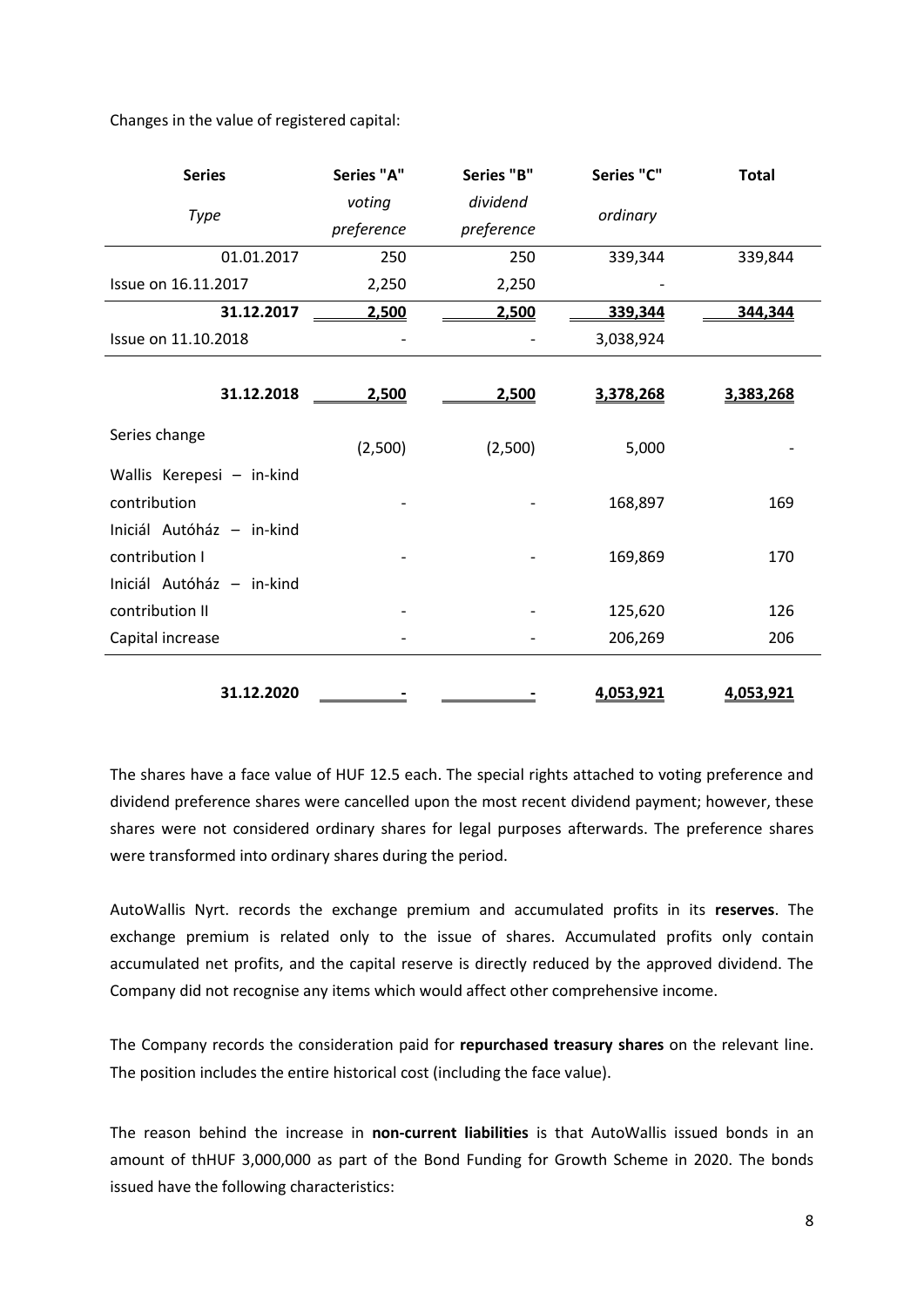| Name of the bond issued              | AutoWallis NKP Bond 2030/I             |
|--------------------------------------|----------------------------------------|
| <b>ISIN</b> code                     | HU0000359476                           |
| Number of bonds issued               | 60                                     |
| Face value of each bond issued (HUF) | 50,000,000                             |
| Total face value (HUF)               | 3,000,000,000                          |
| Amount of funds raised (HUF)         | 3,044,657,300                          |
| Interest type                        | fixed                                  |
| Annual interest rate                 | 3.00%                                  |
| Interest payment frequency           | annual                                 |
| Repayment                            | in one lump sum at the end of the term |
| Maturity of the bond                 | 10 years                               |

The calculated effective interest rate of the bonds (where the net present value of the cash flows relating to the bonds is exactly zero) is 2.8390% p.a. The effective interest includes an amount of thHUF 44,657 received on top of the face value, as well as direct costs associated with the bonds.

The reason for the increase in other non-current liabilities is that this line includes the consideration paid for an acquired receivable which had to be classified as long-term because of its due date.

#### **3. Business environment of the Company**

The Company and its subsidiaries are active in the automotive trade and service markets of Hungary and Central and Eastern Europe. Competitors of different sizes are also present in these markets, and their operation affects the market opportunities of the Group. The Hungarian economy and the economies of the neighbouring countries are small or medium-sized and open, which means that they are greatly exposed to global and, in particular, European economic and financial changes.

The operation and profitability of the AutoWallis Group is linked to the economic and international processes of Hungary and the 14 countries where its subsidiaries operate (Albania, Bosnia and Herzegovina, Bulgaria, Croatia, the Czech Republic, Hungary, Kosovo, Montenegro, North Macedonia, Poland, Romania, Serbia, Slovakia and Slovenia).

### **4. The Company's objectives and strategy**

The revenues of the Company's subsidiaries have grown dynamically in recent years, and although the growth rate of the existing elements of the portfolio is expected to decline, the Company's objective is to expand further.

The AutoWallis Group is engaged in the distribution of motor vehicles and parts, servicing activities and short-term and long-term car rental in Hungary and in a wide range of international markets. The Company's objective is to capitalise on business opportunities in a changing environment in the automotive industry.

The strategic objective of the Company is to ensure that the AutoWallis Group is among the most reliable and prominent distributors, retailers, wholesalers and automotive service providers in the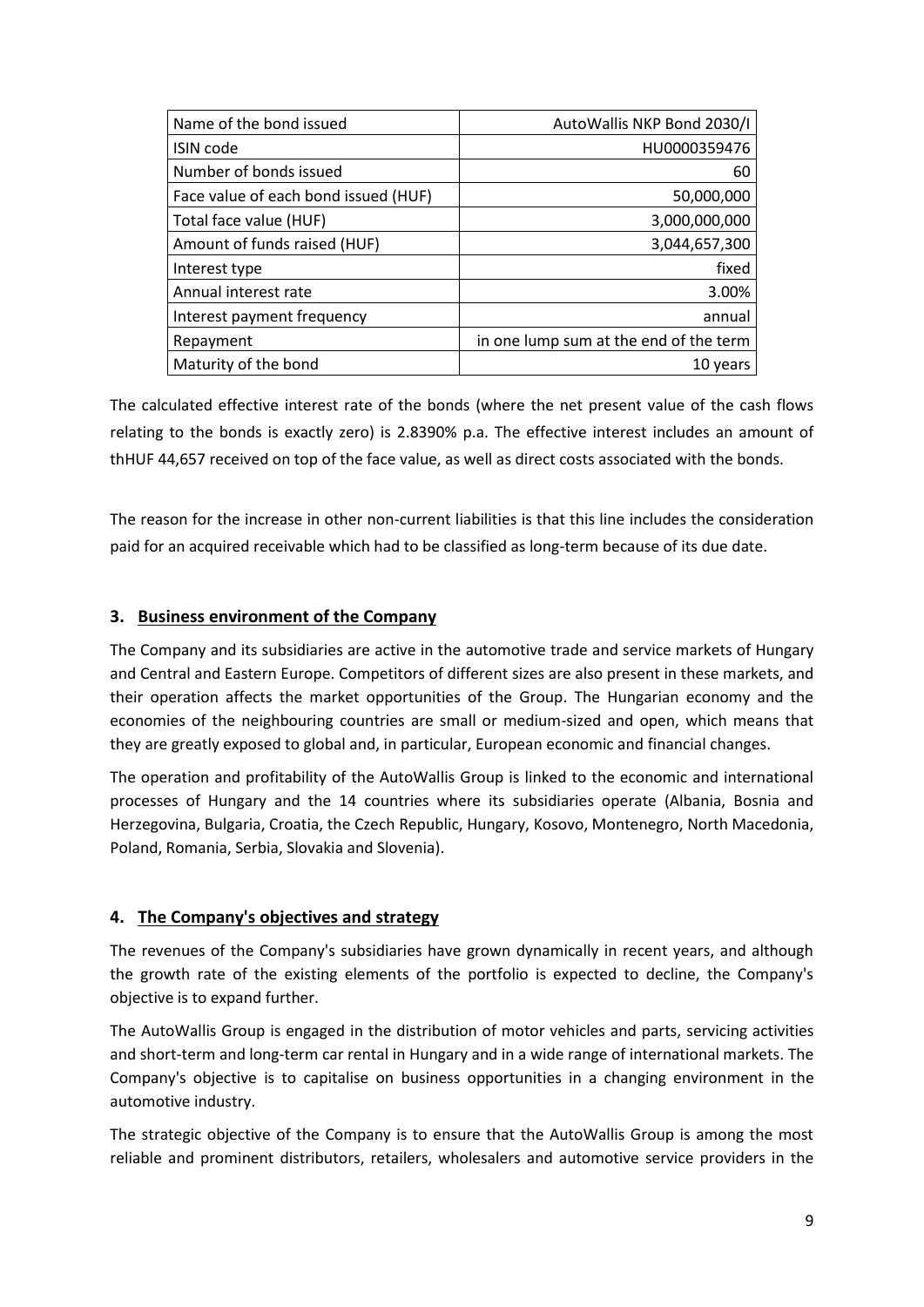domestic market and regional markets and to generate a sufficient return for its shareholders and its financing entities.

The Company intends to take advantage of the opportunities afforded by its presence in the public capital market and, therefore, in case of any favourable opportunities for acquisition, there is a chance of funds being raised by public offering, also through the issue of shares and bonds. The shares of the AutoWallis Group are included in the BUX Premium category and in the BUMIX, FTSE Micro Cap and FTSE Total-Cap indices.

### **5. Key resources and risks of the Company and related changes and uncertainties**

Key resources of the Company and the AutoWallis Group:

- The AutoWallis Group owns a stable cash-generating portfolio of automotive operations developed over the past 28 years.
- The Group works with stable partners such as BMW, Dacia, Isuzu, Jaguar, Land Rover, Maserati, MINI, Nissan, Opel, Peugeot, Renault, Ssangyong, Suzuki, Toyota, Saab and Sixt rent-a-car.
- Supported by the 30-year history and capabilities of the Wallis Group, the ultimate owner of the Company, the AutoWallis Group is capable of acquiring new brands and expanding into new markets, as well as undertaking new mobility-related activities, either through acquisitions or by founding new companies and developing existing ones.
- The objective of the Group is to adapt to technological changes and to the shift in customer demand in the automotive industry (currently the most prominent industry segment in the European Union) in a flexible manner, while adopting a conservative investment policy.
- By using a portfolio-based approach, the Group is able to mitigate the cyclical nature of the automotive industry though the combination of various activities that react differently to macroeconomic changes.
- The transformation of the mobility industry, including advances in electric cars, the introduction of self-driving vehicles and car sharing, presents further opportunities for growth.
- Rational retail and distribution portfolio size and volume-efficient business operations.
- Coordinated financing and revenue structure.
- The operation of the Company and the AutoWallis Group is cost-efficient.

The key risks faced by the Company's group and the related changes and uncertainties are as follows:

• The COVID-19 pandemic, which emerged from the Chinese province of Hupei in December 2019, has had a significant impact on the automotive industry in China as a number of large enterprises were forced to suspend their manufacturing operations. The rapid spread of the virus across the globe (and, in particular, Europe) has had a temporary adverse effect on demand. The shutdown of operations as announced by automakers before the end of March 2020, which was planned to last for a few weeks, may cause a temporary slowdown in supply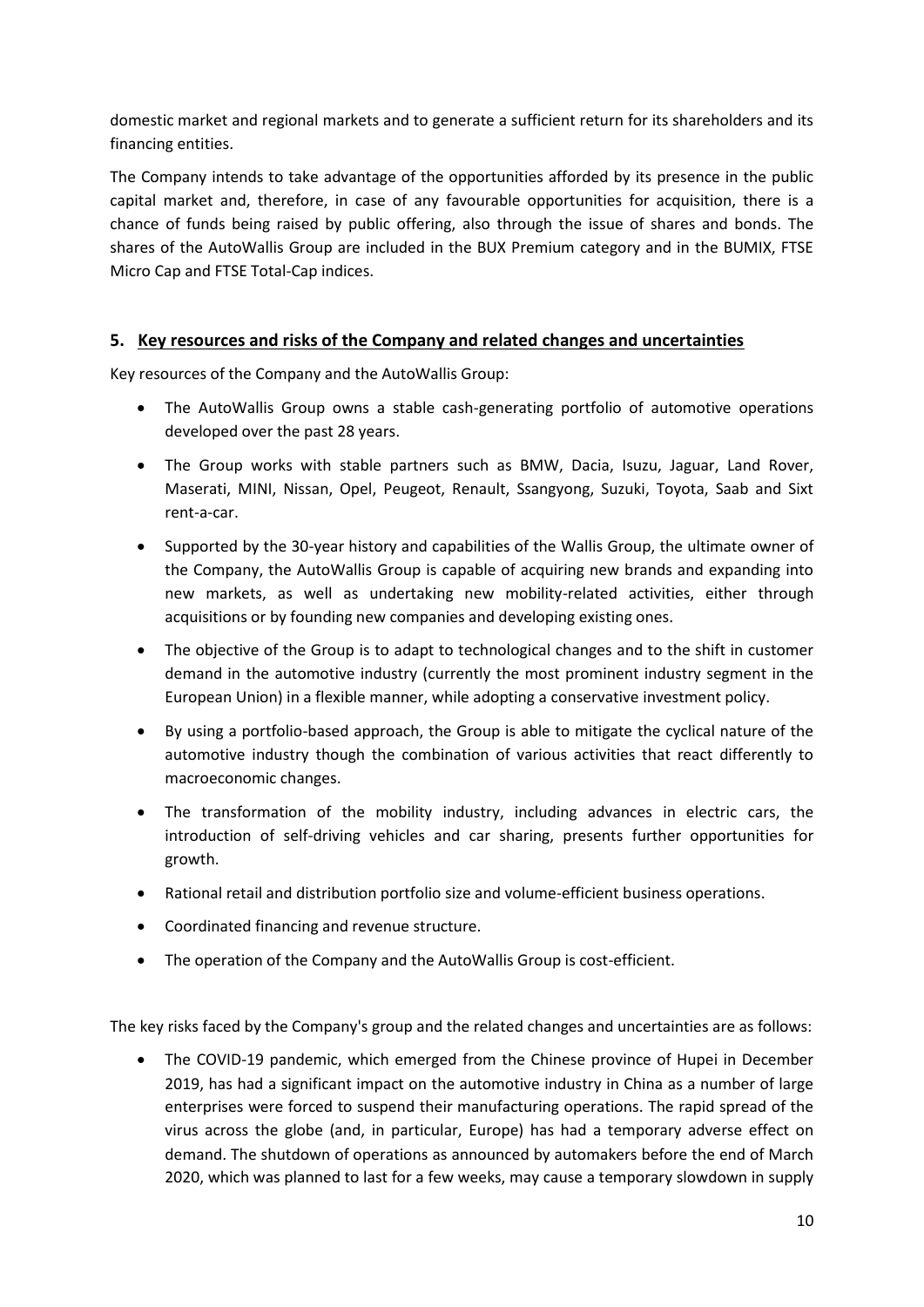later on, but as the restrictive measures are lifted and customer activity bounces back, the supply chain is expected to return to normal soon and there are already signs that indicate this. Nonetheless, similarly to the entire corporate sector, the implications of the measures introduced to combat COVID-19 will affect not only car manufacturers, but also other entities in the value chain.

- Although the AutoWallis Group undertakes careful planning for commercial, legal and efficiency aspects when preparing for the implementation of its projects, delays or failure in the case of certain projects cannot be completely avoided.
- The operation, financing and profitability of the AutoWallis Group is indirectly or directly related to the economic processes of Hungary and the countries where the Company's subsidiaries operate. In the event of adverse changes in the macroeconomic position of Hungary and the rest of the countries concerned, or if the growth rate declines and the external and internal balances deteriorate, the AutoWallis Group will be unable to escape the effects of any unfavourable economic processes.
- Technological advancements can significantly affect how the automotive industry operates. Technological development doesn't merely transform the areas where the AutoWallis Group is present: in some cases, it may even cause certain areas to disappear entirely or may substantially reduce their significance.
- The dynamic growth in salaries, the shortage of workforce and the deficiencies of the education and training system in the countries where the AutoWallis Group is present (especially in Hungary) may have an adverse impact on the operation of the AutoWallis Group in terms of both its distribution and service activities. The effects of COVID-19 on the economy have, at least for the time being, halted this trend noticeably.
- The AutoWallis Group intends to implement its business plans partly through its existing business operations and/or by carrying out new development and construction projects and company acquisitions. Although each transaction is preceded by careful planning, there may be unavoidable events relating to the target companies when completing an acquisition which may have a negative impact on the business operations and profitability of the AutoWallis Group.
- Despite the fact that the announcement of Ssangyong Motor Company concerning an agreement with new investors is being delayed, the management of AutoWallis is of the opinion that there is a high probability that Ssangyong's car manufacturing operations may be rescued in some form. As a result, we are still distributing this brand, though with increased caution and international commercial guarantees, and sales are rising.
- In terms of Brexit, if certain agreements between the United Kingdom and non-EU countries where the AutoWallis Group operates are not signed, then this may have adverse implications on demand for certain models imported by the AutoWallis Group due to customs duties which are currently levied or may be levied in the future.

#### **6. Composition of the registered capital and rights and obligations relating to shares**

Based on the authorisation granted by Resolution No. 2/2020. (XI. 30.) of the Board of Directors (adopted in its capacity as the general meeting), the Board of Directors of AutoWallis Nyrt. resolved to increase the registered capital of AutoWallis Nyrt. by issuing new shares in an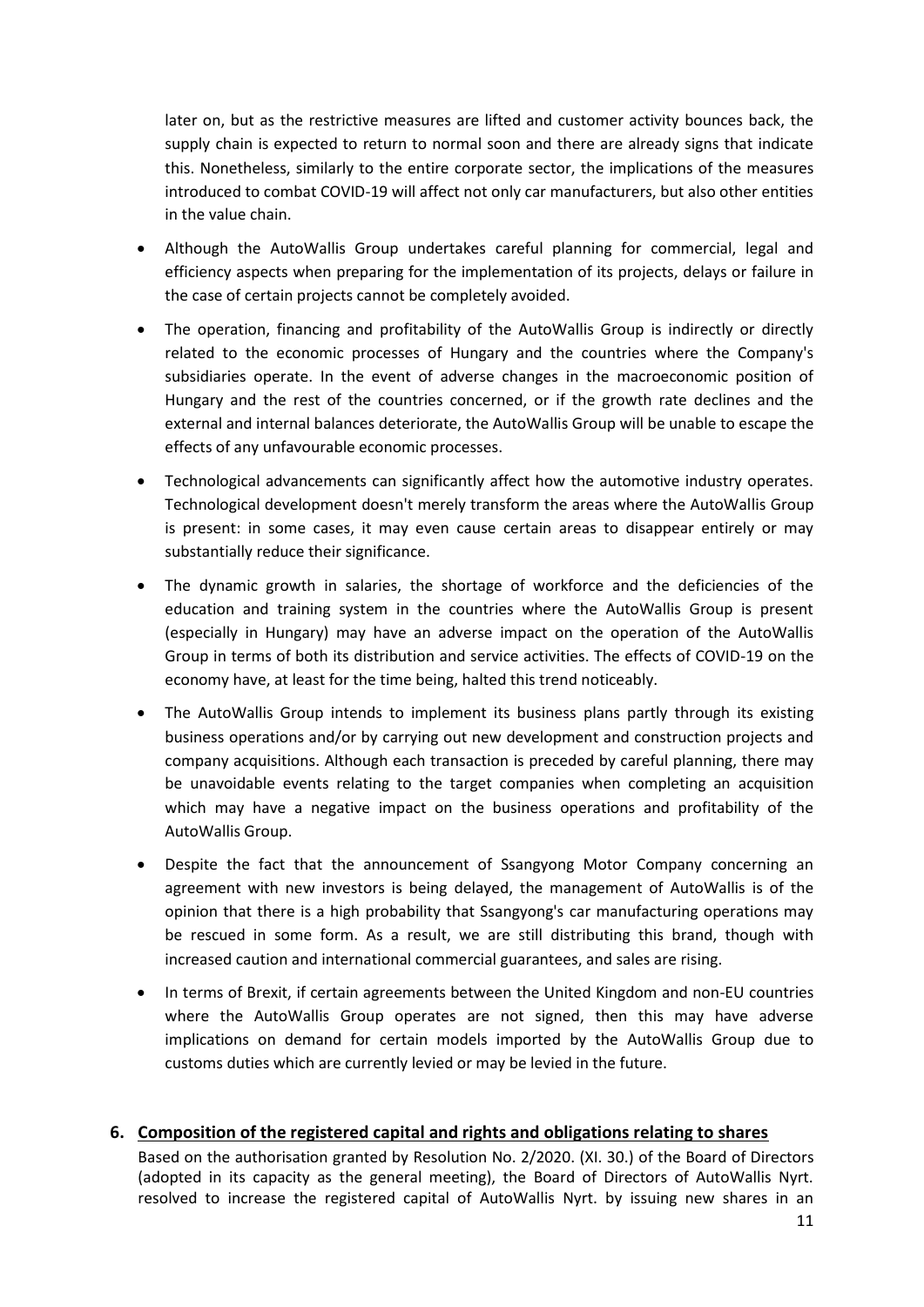amount of HUF 1,369,623,338. As part of the capital increase, AutoWallis Nyrt. issued a total of 16,501,487 (say sixteen million five hundred and one thousand four hundred and eighty-seven) units of new series "C" dematerialised ordinary name shares with a face value of HUF 12.5 (say twelve and a half forints) and an issue price of HUF 83 (say eighty-three forints) each through private placement in exchange for a cash contribution.

The Board of Directors of AutoWallis Nyrt. amended the Company's Statutes as follows:

- a. the Company's registered capital was changed to **HUF 4,053,921,000** (say **four billion fifty-three million nine hundred and twenty-one thousand forints**), and
- b. the Company's registered capital consists of **324,313,680** (say **three hundred and twenty-four million three hundred and thirteen thousand six hundred and eighty**) units of dematerialised name shares with a face value of HUF 12.5 each (series "C" ordinary shares).

The transferability of the shares issued by the Company is not limited by the Statutes, and such shares can be transferred freely, subject to the statutory regulations.

| <b>Shareholders of the Company</b> | <b>Ownership share</b> |  |
|------------------------------------|------------------------|--|
|                                    | 31.12.2020             |  |
| Wallis Asset Management Zrt.       | 66.28%                 |  |
| AutoWallis ESO Organisation        | 6.45%                  |  |
| Free float                         | 27.27%                 |  |
| Total:                             | 100.00%                |  |

Ownership structure of the Company as at 31 December 2020:

According to the share register as at 31 December 2020, the direct majority shareholder of the Company is Wallis Asset Management Zrt. and its ultimate parent company is WALLIS PORTFOLIÓ Kft., which is owned by one private individual.

According to the Share Register of 31 December 2020, the 200,000 series "A" voting preference shares and the 200,000 series "B" dividend preference shares issued by the Company are held by TEXBER Ingatlanforgalmazó Kft.

According to Resolution No. 7/2019 (IV.30.) of the General Meeting, the amount of dividend payable to holders of series "B" dividend preference shares reached the Dividend Preference Rate specified in Article 7.5 of the Statutes, as a result of which resolutions may be adopted at subsequent General Meetings even in the absence of a separate affirmative vote of the Company's series "A" voting preference shares that grant preferential voting rights. The preferential rights of the preferential series of shares were cancelled on the date of the General Meeting on 30 April 2019.

As a result of the payment of dividends on dividend preference shares in 2019, the rights of shares in the series containing dividend preference shares and voting preference shares (shares with veto rights) were cancelled, although the names of the series of shares did not change, and the Company's General Meeting will make a decision on the transformation or withdrawal of such shares later on.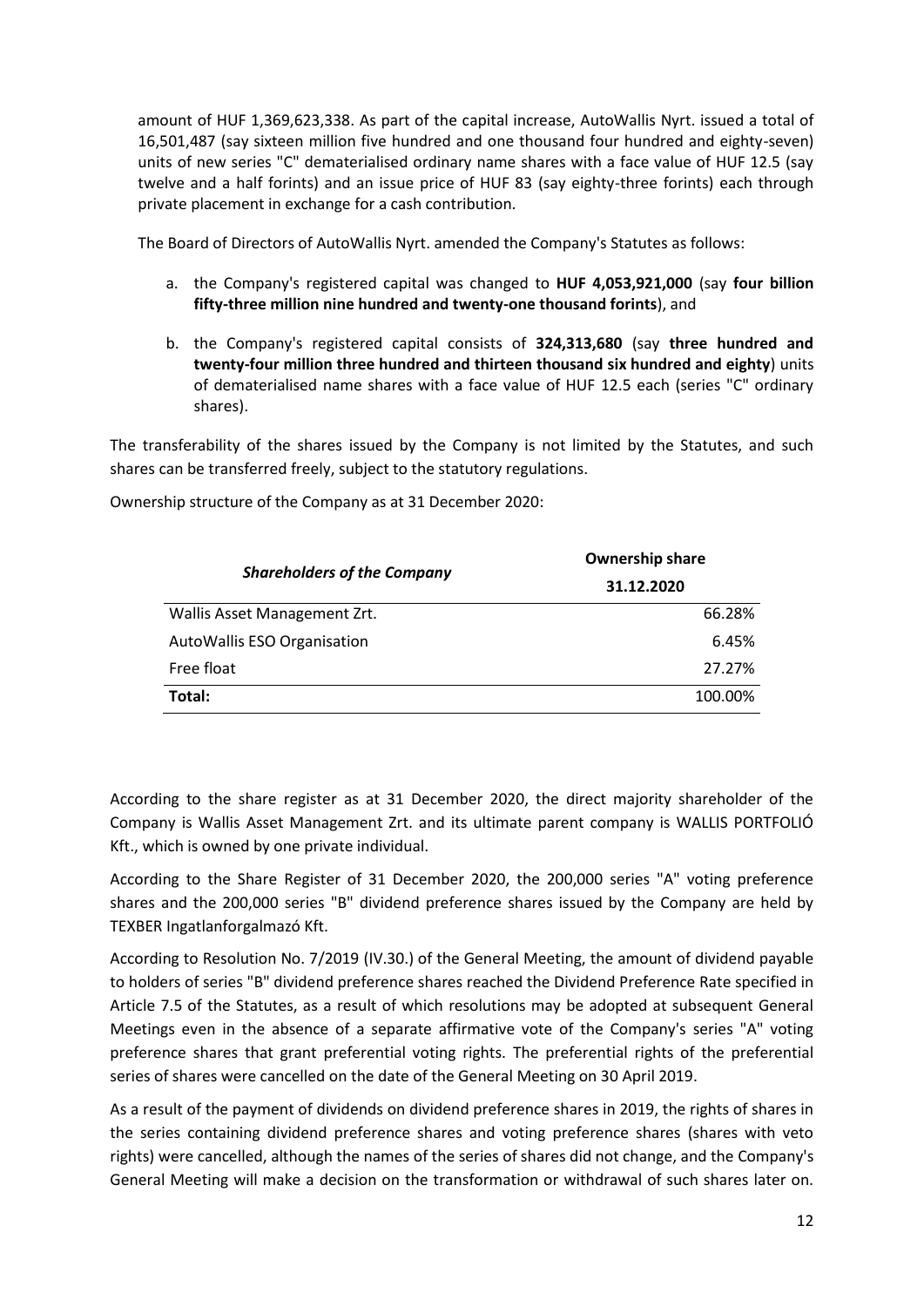Having regard to the above, at this moment, only identical shares with rights that are the same as those attached to ordinary shares in all respects may vote at the General Meetings of the Company.

According to the share register as at 31 December 2020, the Company has 8,589,503 treasury shares.

The free float of the Company was 27.27% based on the share register as at 31 December 2020.

The voting rights attached to the shares issued by the Company are not restricted, subject to the provisions of the Statutes regulating the rights attached to series "A" voting preference shares.

The Company is not aware of any agreement concluded by the shareholders that may result in any restriction of the transfer of shares issued by the Company or voting rights.

#### **7. Legal summary**

### *Events related to the Company in the period between 1 January 2020 and the date of publication of this Management and Business Report*

- The audited financial statements for the financial year ended 31 December 2019 prepared in accordance with the IFRS and the auditor's reports were approved.
- Dévai Gábor was elected as a member of the Board of Directors of the Company with the right of joint representation.
- On 3 February 2020, AutoWallis Nyrt. acquired a business share representing 60% of the share capital of ICL AUTÓ Kft.
- On 23 April 2020, AutoWallis Nyrt. acquired a business share representing 100% of the share capital of Wallis British Motors Kft. with a nominal value of HUF 3,000,000, as a result of which it became the sole shareholder of Wallis British Motors Kft. on 23 April 2020.
- On 26 March 2020, a contract for in-kind contribution and related documents were signed in connection with the acquisition (by way of capital increase) of business shares representing 100% of the share capital of K85 Ingatlanhasznosító Kft. (registered office: 1106 Budapest, Kerepesi út 85; company reg. no: 01-09-861051) with a total nominal value of HUF 3,000,000 and business shares representing 100% of the share capital of Wallis Kerepesi úti Autó Kft. (registered office: 1106 Budapest, Kerepesi út 85., company reg. no.: 01-09-078910) with a total nominal value of HUF 139,400,000.
- Sections 6 and 9 of the Company's Statutes were amended.
- AutoWallis Nyrt. established AW Csoport Szolgáltató Kft. (company reg. no.: 01-09-357786; registered office: 1055 Biatorbágy, Budai út 20.) with a 100% business share.
- AutoWallis Nyrt. acquired a 100% business share in VCT78 Ingatlanhasznosító Kft. (company reg. no.: 01-09-911556; registered office: 1118 Budapest, Kelenhegyi út 43. B. ép. 5. em. 1).
- AutoWallis Nyrt. established WallisMotor Ljubljana d.o.o. with a 100% business share (company reg. no.: 8674655000; registered office: Celovška cesta 182, 1000 Ljubljana).
- On 21 June 2020, AutoWallis Nyrt. acquired a 40% share in Iniciál Autóház Kft., thereby gaining control of the entity. Later, on 6 August 2020, AutoWallis Nyrt. concluded a contract for in-kind contribution to acquire an additional 20% share as part of a HUF 868 million capital increase through in-kind contribution.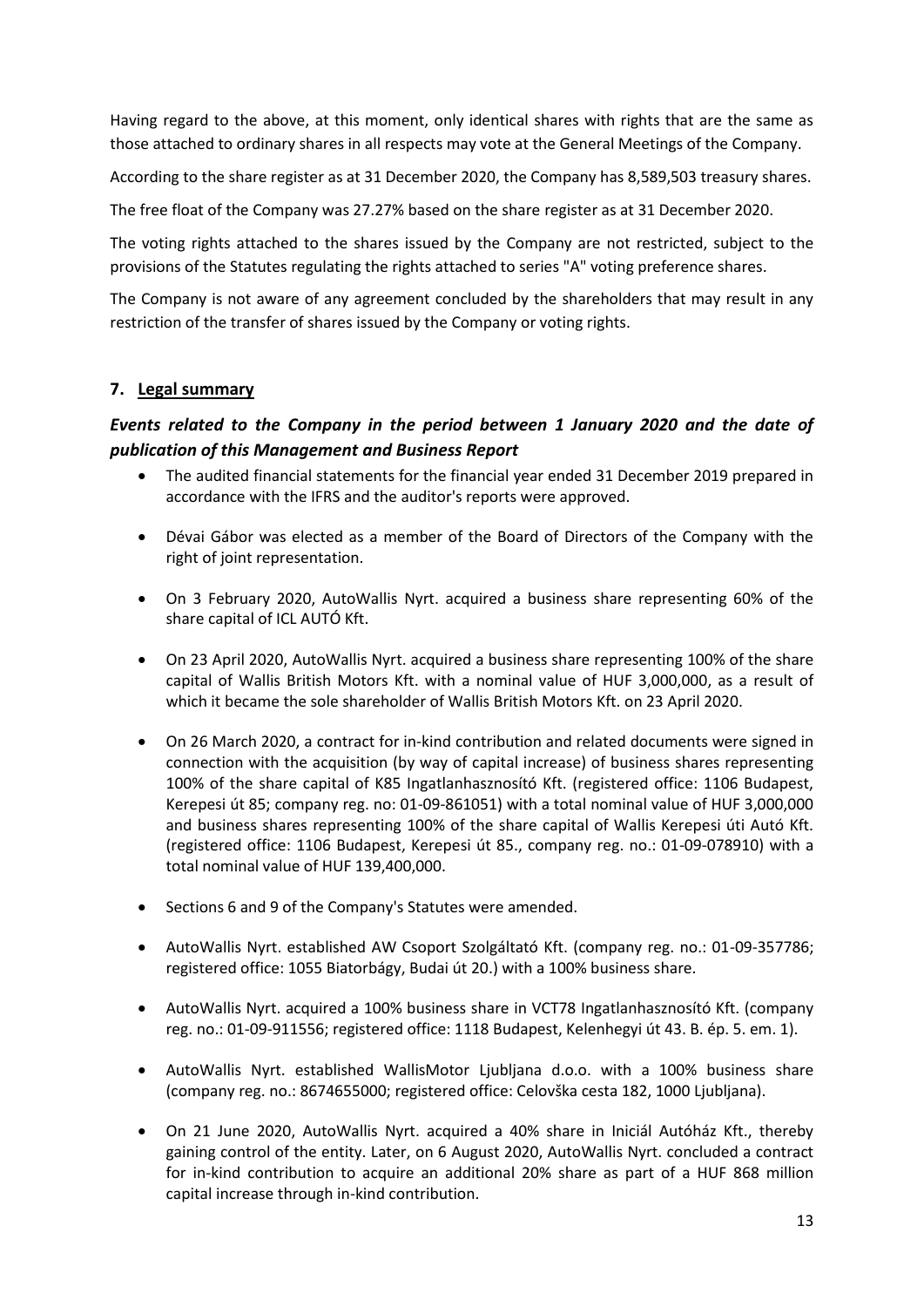- AutoWallis Nyrt. repurchased treasury shares at a price of HUF 93 per share, which had previously been issued in connection with the acquisition of its associate Iniciál Autóház Kft.
- AutoWallis Nyrt. established WAE CEE Kft. with a 100% business share (company reg. no.: 13- 09-208753; registered office: 2051 Biatorbágy, Budai út 16.).
- The Board of Directors of AutoWallis Nyrt. approved the Company's dividend policy, according to which *AutoWallis intends to pay at least 25% of its consolidated profit in dividends each year after the growth stage.* The date of publication of the dividend policy is at the discretion of the Chief Executive Officer and is based on the current capital market situation from time to time.
- The Board of Directors of AutoWallis Nyrt. amended Section 1.4.1.15 of the Rules of Procedure of the Board of Directors.
- Acting in its capacity as the general meeting in accordance with Section 9 (2) of Government Decree No. 502/2020. (XI. 16.), the Board of Directors of AutoWallis Nyrt. authorised the Board of Directors to acquire treasury shares in accordance with Section 3:223 (1) of the Civil Code and Section 9.27 of the Statutes. At the same time, the Board of Directors was granted an authorisation to conduct transactions relating to AutoWallis bonds under the Bond Funding for Growth Scheme (e.g. to acquire or sell such bonds) under terms which are in the Company's business interests. The authorisation is valid for an indefinite period.
- Acting in its capacity as the general meeting in line with Section 9 (2) of Government Decree No. 502/2020. (XI. 16.), the Board of Directors of AutoWallis Nyrt. authorised the Board of Directors to increase the Company's registered capital in accordance with Section 3:294 (1) of the Civil Code and Section 11.1 of the Statutes.
- Acting in its capacity as the general meeting in line with Section 9 (2) of Government Decree No. 502/2020. (XI. 16.), the Board of Directors of AutoWallis Nyrt. amended the Company's Statutes.
- Acting in its capacity as the general meeting in line with Section 9 (2) of Government Decree No. 502/2020. (XI. 16.), the Board of Directors of AutoWallis Nyrt. appointed Karvalits Ferenc and Buday Bence as members of the Supervisory Board and the Audit Committee for an indefinite period starting on 30 November 2020.
- Following approval by the Competition Authority, the Company acquired a 20% business share in INICIÁL AUTÓHÁZ Kereskedelmi és Szolgáltató Korlátolt Felelősségű Társaság, as a result of which it obtained a majority stake of 60% in that company.
- Based on the authorisation granted by Resolution No. 2/2020. (XI. 30.) of the Board of Directors (adopted in its capacity as the general meeting), the Board of Directors of AutoWallis Nyrt. resolved to increase the registered capital of AutoWallis Nyrt. by issuing new shares in an amount of HUF 1,369,623,338. As part of the capital increase, AutoWallis Nyrt. issued a total of 16,501,487 (say sixteen million five hundred and one thousand four hundred and eighty-seven) units of new series "C" dematerialised ordinary name shares with a face value of HUF 12.5 (say twelve and a half forints) and an issue price of HUF 83 (say eighty-three forints) each through private placement in exchange for a cash contribution.
- The Board of Directors of AutoWallis Nyrt. amended the Company's Statutes as follows: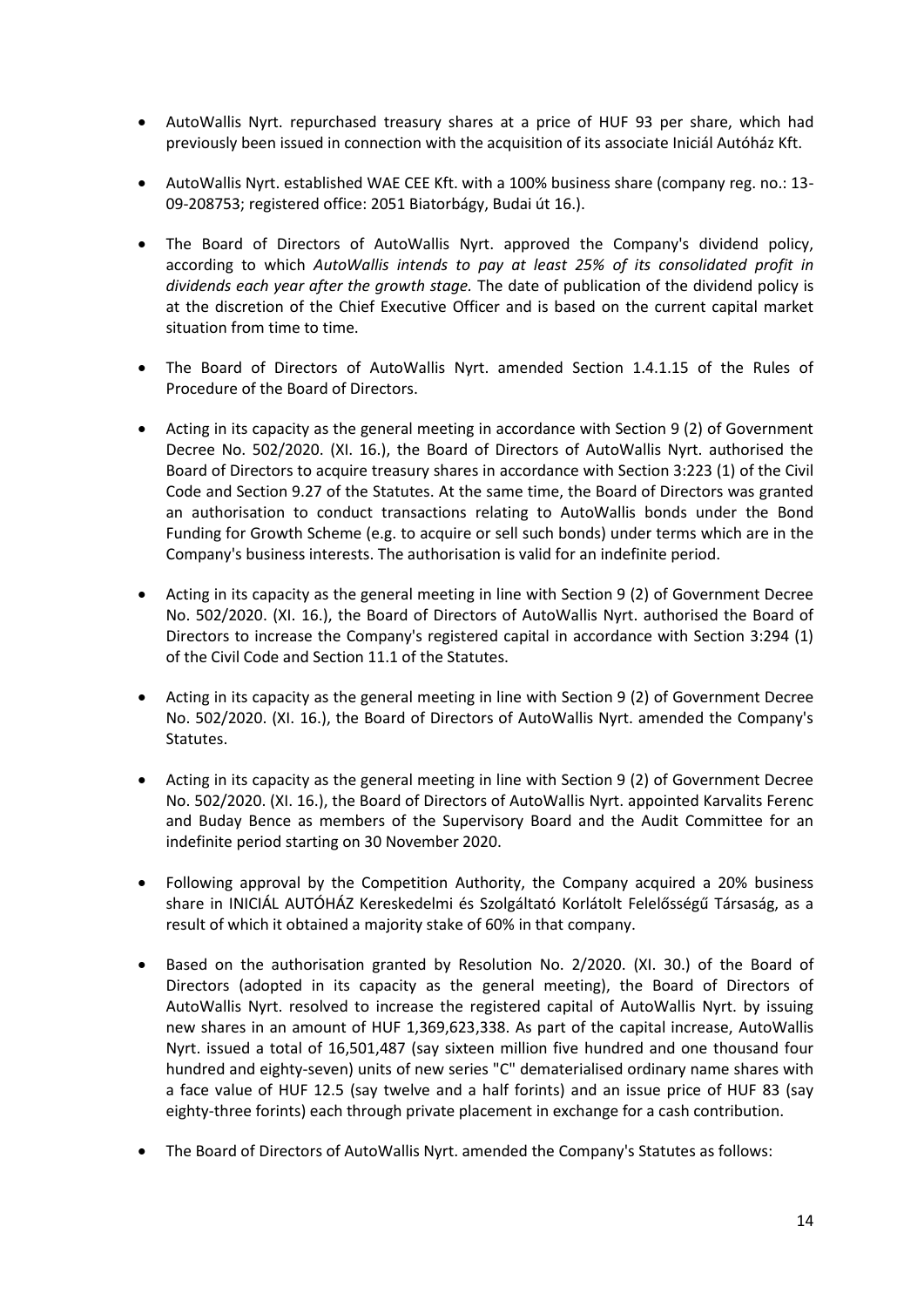- o the Company's registered capital was changed to **HUF 4,053,921,000** (say **four billion fifty-three million nine hundred and twenty-one thousand forints**), and
- o the Company's registered capital consists of **324,313,680** (say **three hundred and twenty-four million three hundred and thirteen thousand six hundred and eighty**) units of dematerialised name shares with a face value of HUF 12.5 each (series "C" ordinary shares).

#### **Events after the balance sheet date**

The following significant events occurred between the balance sheet date and the date of approval of the disclosure of the financial statements.

- 1. The Company's Board of Directors resolved that a founder's resolution on the payment of dividends of HUF 100 million be adopted by WALLIS KEREPESI Kft., its subsidiary, as the founder of the subsidiary.
- 2. The Company's Board of Directors resolved that a founder's resolution on the payment of dividends of HUF 420 million be adopted by Iniciál Autóház Kft., its subsidiary, as the majority shareholder of the subsidiary, 60% of which (HUF 252 million) would be payable to the Company.
- 3. After the balance sheet date, the Board of Directors of AutoWallis Nyrt. resolved to increase the Company's registered capital in such a way that Wallis Asset Management Zrt. would contribute its business share in DALP Kft. to the Company by way of in-kind contribution, in exchange for which the Company would issue 15.4 million new shares. DALP Kft. owns the car dealership located at Hungária krt. 95. which is rented by Wallis Motor Pest Kft.

#### **8. Sites and branches**

The Company did not have any branches or sites as at the balance sheet date.

#### **9. The Company's governance system and corporate governance report**

The Company has a Board of Directors in place. The powers of the Board of Directors are regulated in the Company's Statutes and the Rules of Procedure of the Board of Directors. Along with its financial statements, the Company also published a document package presenting its corporate governance system.

The Company is managed by a Board of Directors consisting of six members. The Board of Directors elects the Chairman of the Board of Directors from its members itself. The Board of Directors is responsible for any decisions or actions which are not in the exclusive competence of the General Meeting or any other body or person on the basis of a provision of the Civil Code or the Statutes. The Board of Directors develops and manages the Company's work organisation, outlines the Company's business activities and ensures that the business activities are profitable.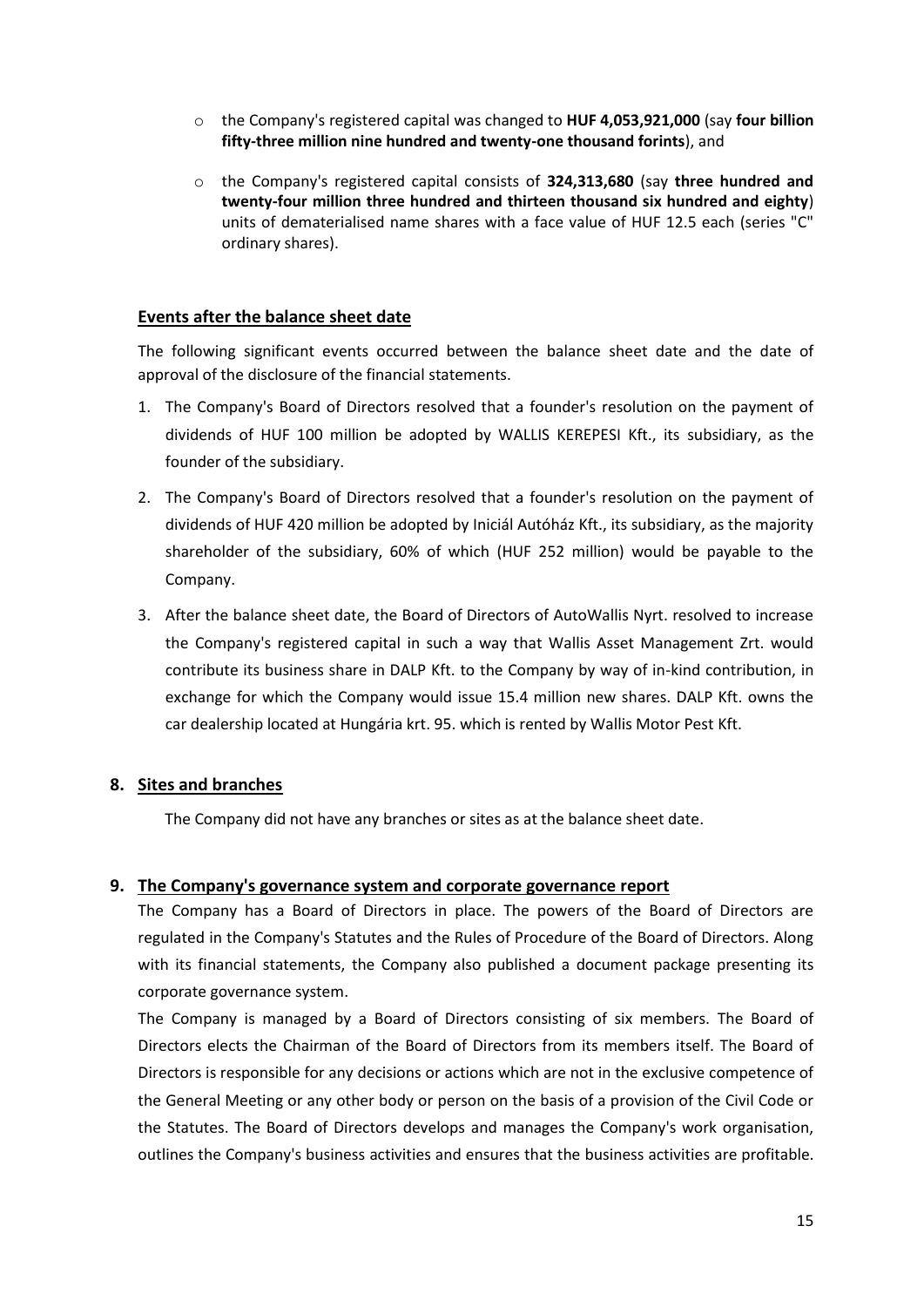The employer's rights with respect to the Company's employees are exercised by the Chairman of the Board of Directors and the Chief Executive Officer.

Bond issues where the principal amount exceeds HUF 10 billion or new bond issues which would cause the aggregate principal amount of debt from previously issued bonds that have not yet matured to exceed HUF 10 billion may be launched by the Board of Directors only if a preliminary approval has been granted by the General Meeting.

The Company's General Meeting granted an authorisation to the Board of Directors until 17 December 2023 to decide, at its own discretion, on increasing the Company's registered capital, subject to the approval of at least four members of the Board of Directors. The highest amount to which the Company may increase its share capital by way of capital increase is an amount equal to 75% of the Company's registered capital as recorded in the company register at the date of the Extraordinary General Meeting on 17 December 2018. Only series "C" ordinary shares with a face value of HUF 12.5 may be issued as part of a capital increase. The issue price of the new ordinary shares to be issued as part of the capital increase as determined by the Board of Directors is the lower of the average stock price published on the website of the Budapest Stock Exchange, weighted by trading volume, for the 30-day period preceding the date of the resolution of the Board of Directors on the capital increase or, if such 30-day average stock price is lower than the closing stock price published on the website of the Budapest Stock Exchange for the day preceding the date of the resolution of the Board of Directors on the capital increase, then the closing stock price published on the website of the Budapest Stock Exchange for the day preceding the date of the resolution of the Board of Directors on the capital increase.

The Company's General Meeting authorised the Board of Directors to purchase or sell the treasury shares issued by the Company.

- Number of shares that can be acquired: 25% of the registered capital
- Face value of the shares that can be acquired: HUF 12.5
- The lowest amount of consideration in case of a purchase: a price that is 20% lower than the closing price on the trading day preceding the transaction
- The highest amount of consideration in case of a purchase: a price that is 20% higher than the closing price on the trading day preceding the transaction.

The Company has a Supervisory Board consisting of five members elected by the General Meeting. The Company has an Audit Committee consisting of five members who are selected from the independent members of the Supervisory Board.

The rules pertaining to the appointment and removal of senior executives and the amendment of the Statutes are included in the Company's Statutes. The Statutes are available at the Company's website[: http://autowallis.hu/tarsasagi\\_dokumentumok/#](http://autowallis.hu/tarsasagi_dokumentumok/) 

#### **10. The going concern principle**

The AutoWallis Group prepared its business plans for the period following the year 2020, in which the Company's management determined that the Company qualifies as a going concern. After the emergence of the COVID-19 pandemic but prior to the publication of this report, the management reviewed the business plans for the year 2021, on the basis of which it confirmed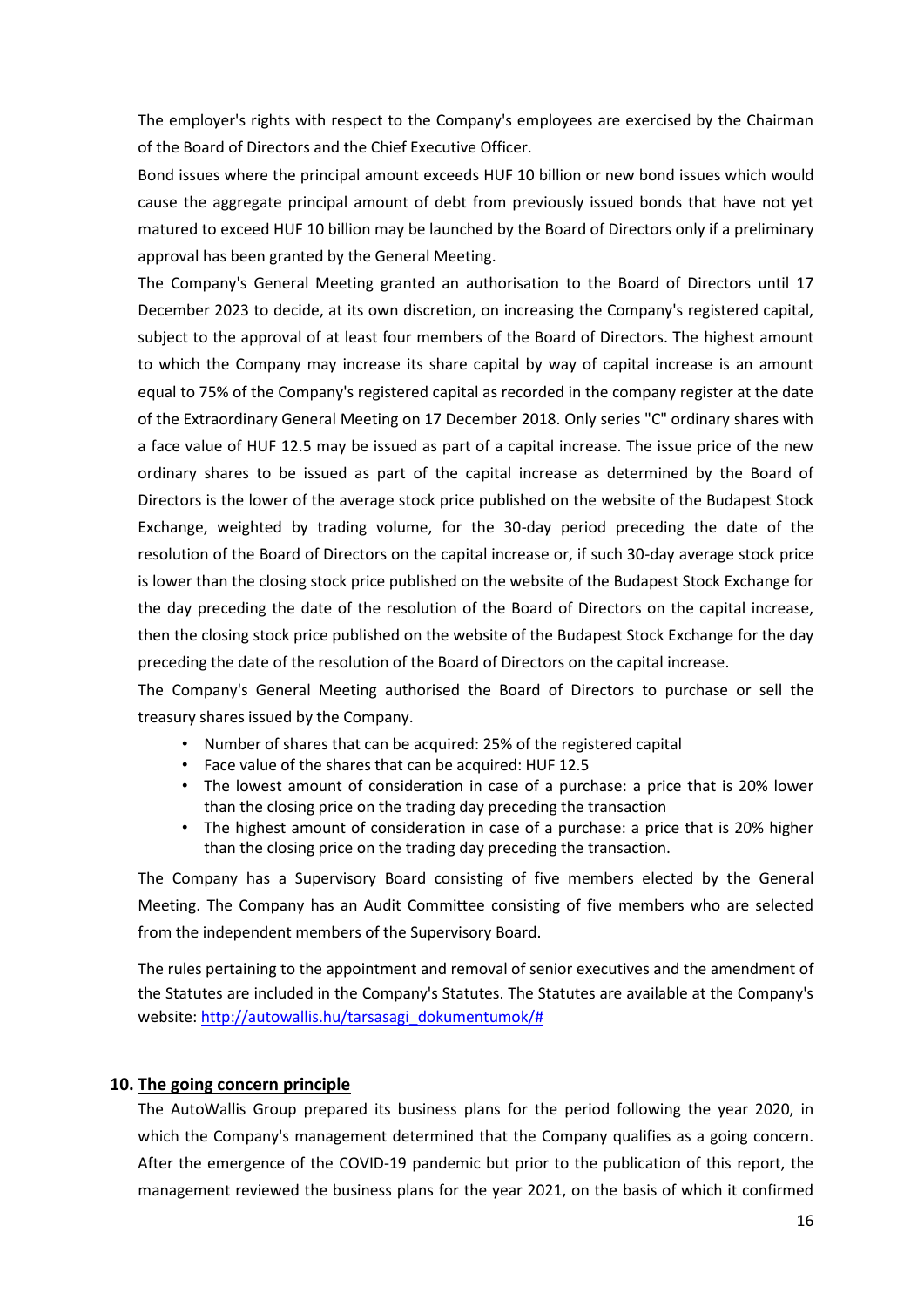that the Company's reserves of cash equivalents are sufficient for covering any foreseeable temporary losses, and so the going concern principle is not violated.

#### **11. Financial instruments and risk management**

The financial risks incurred during the course of operation are analysed by the AutoWallis Group both systematically and by business. The risks analysed include market risks (foreign exchange risk, fair value risk, interest rate risk and price risk), credit risk, payment risk and cash flow interest rate risk. The Group's intention is to minimise the potential effect of these risks. The Group is not involved in financial arrangements serving speculative purposes.

The AutoWallis Group presents its price risk, credit risk, interest rate risk, liquidity risk and cash flow risk (also numerically, if possible) in the consolidated IFRS financial statements of the AutoWallis Group.

#### **12. The Company's risk management and hedging policies**

The Risk Management Guidelines form part of the Company's Corporate Governance Principles and are intended to serve as a single reference for principles and guidelines which govern the methods of assessing and managing the risks faced by the Company and risks that are reasonably likely to be incurred, as well as the rules pertaining to the related responsibilities and tasks. The Board of Directors monitors the completeness, functionality and effectiveness of the Company's control mechanisms. The Board of Directors is responsible for identifying, grouping and assessing risks, and its composition is based on the representation of competencies relating to the key risk groups.

#### **13. Environmental protection**

The AutoWallis Group does not carry out any activities which are hazardous or harmful to the environment. It does not use any hazardous materials for its operation. The following types of hazardous waste are generated by the members of the AutoWallis Group and are removed by their contractual partners: spent oil; oil filters; air filters; paint and paint thinner; paint-soaked paper; batteries; tyres; windscreens; brake and clutch parts; plastic parts. Neither the Company nor the subsidiaries carried out any environmental projects or incurred any environmental liabilities.

#### **14. The Company's employment policy and employee stock option program**

The employment policy of the AutoWallis Group focuses on the retention, motivation and development of its employees and, at the same time, recruiting and integrating new employees. The Group believes that the factors which provide the basis for employee loyalty and motivation include a stable workplace, an excellent work environment, complex tasks and a competitive salary. The Group provides opportunities for ongoing professional development in the form of internal and external training courses. Wallis Asset Management Zrt., the majority shareholder of AutoWallis Nyrt., launched an ESO program for the management of AutoWallis Nyrt. and its subsidiaries after the balance sheet date of the semi-annual financial statements, on the basis of which the ESO organisation was founded in September 2019.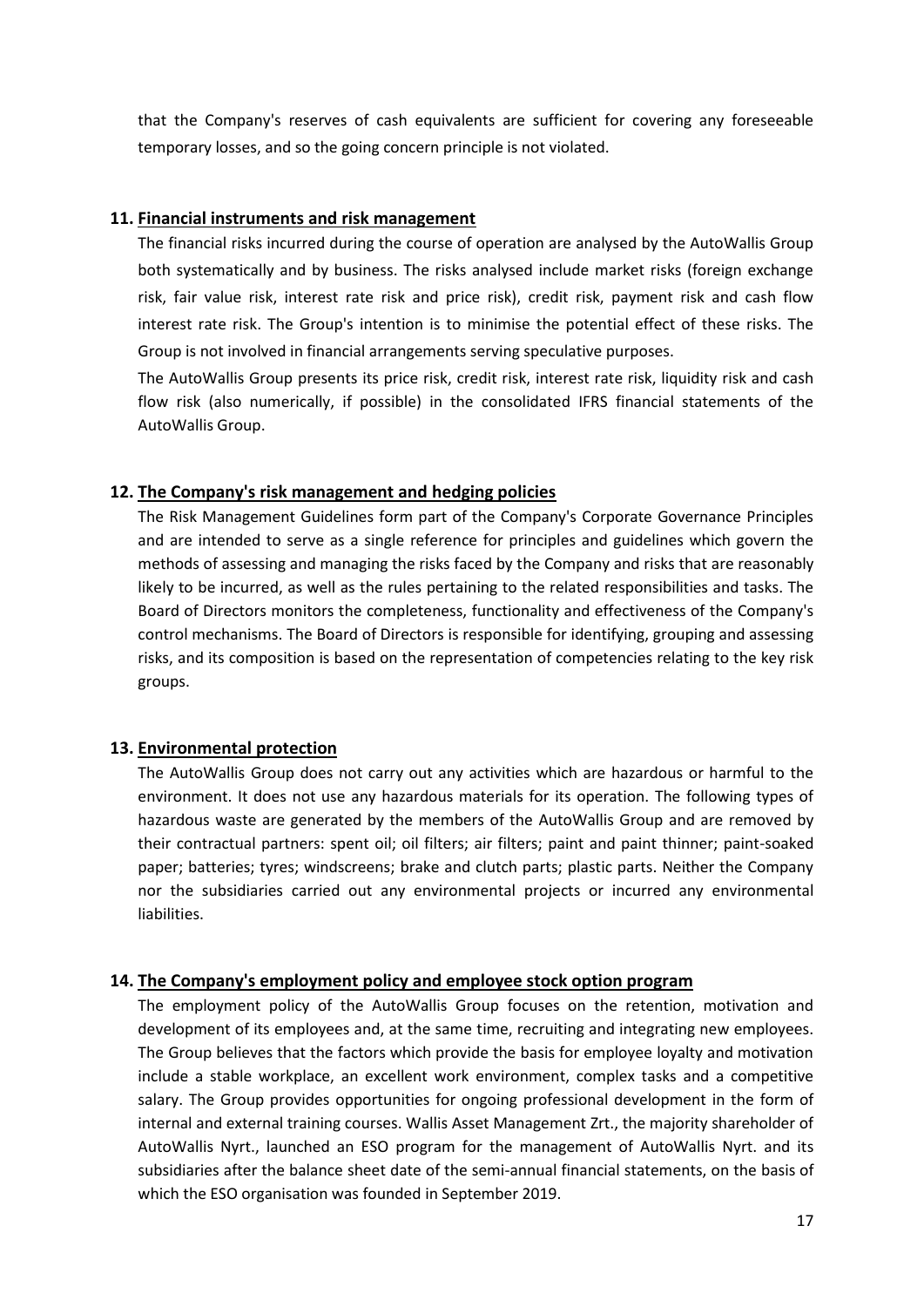#### **15. Material information**

All material information which could materially impact operations outside of the normal course of business was published by the Board of Directors at the places where the documents of AutoWallis Nyrt. are published. The management is not aware of any agreements to indemnify members of the management or employees.

#### **16. Research and experimental development**

The Company is not involved and does not intend to be involved in research and development activities.

#### **17. Non-audit services of the auditor**

Pursuant to Regulation (EU) No. 537/2014 of the European Parliament and of the Council, the Company and its subsidiaries may engage their auditor or members of their auditor's group to provide non-audit services only to a limited extent and subject to certain restrictions. Hadrianus Kft. did not provide any non-audit services to the AutoWallis Group in 2020.

#### **18. Statements of the Company as issuer**

On behalf of AutoWallis Nyrt., the issuer of the ordinary shares of AutoWallis, we, the undersigned authorised signatories and representatives hereby declare that the Company assumes full responsibility for the fact that, to the best of our knowledge, the consolidated Management and Business Report and the separate Management and Business Report (the latter pertaining exclusively to the Company) published by AutoWallis Nyrt. for the financial year 2020 was prepared in accordance with the IFRS endorsed by the EU, that it gives a true and fair view of the assets, liabilities, earnings and financial position of the Company and the AutoWallis Group, as well as the position, development and performance of the Company and the AutoWallis Group, and describes the key risks and uncertainties.

Furthermore, the Company declares that the data presented in this Management and Business Report were audited by an auditor.

Budapest, 29 March 2021

On behalf of AutoWallis Nyrt.:

\_\_\_\_\_\_\_\_\_\_\_\_\_\_\_\_\_\_\_\_\_\_ \_\_\_\_\_\_\_\_\_\_\_\_\_\_\_\_\_\_\_\_\_

**Ormosy Gábor Székely Gábor**

Member of the Board of Directors Member of the Board of Directors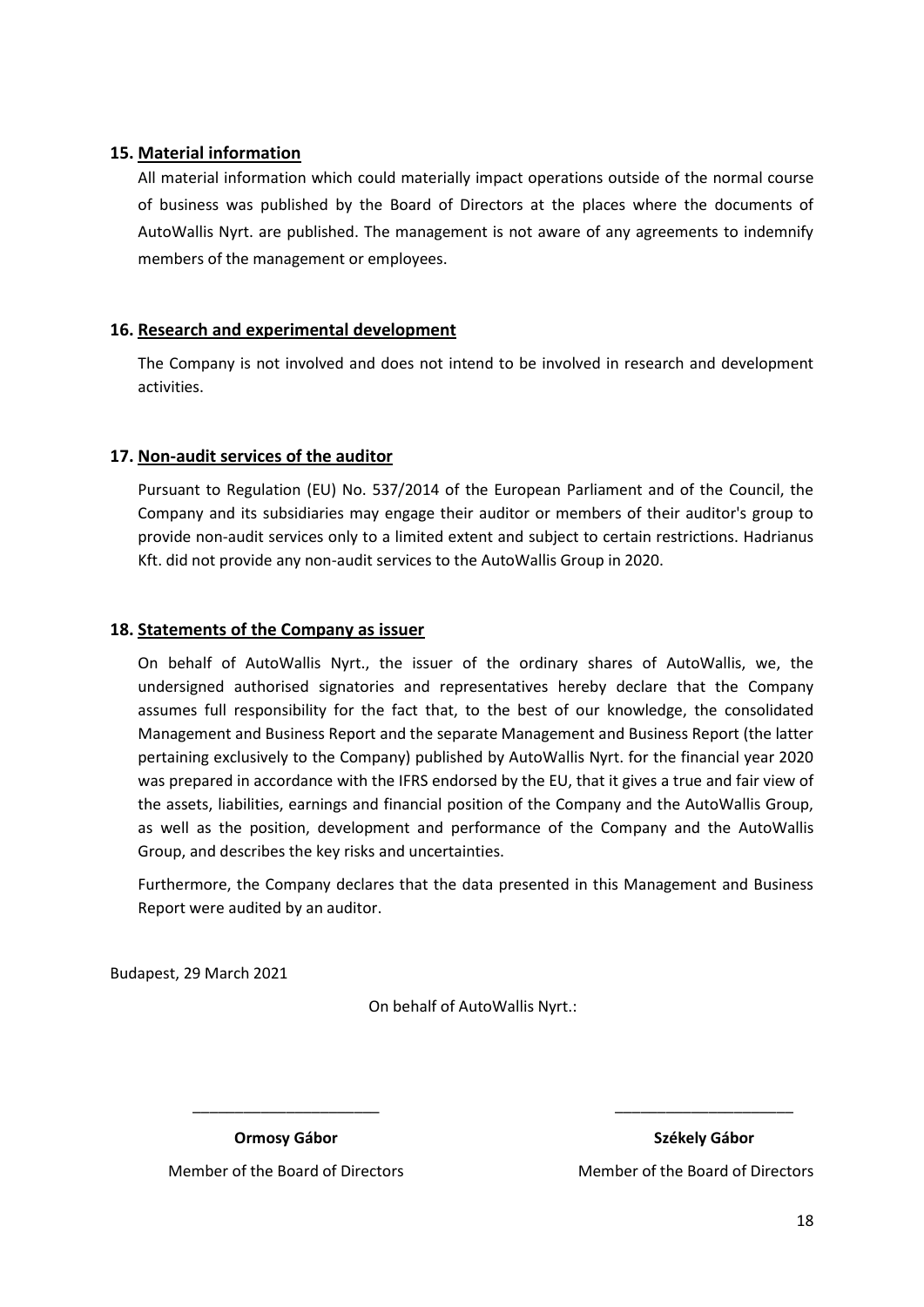#### **Annexes**

#### **I. Company data**

Name of the Company: **AutoWallis Nyilvánosan Működő** 

Short name of the Company: **AutoWallis Nyrt.** Registered office of the Company: **1055 Budapest, Honvéd u. 20.** Phone number of the Company: **+36 1 551 5773** Central electronic mailing address of the Company: **info@autowallis.hu** The Company's website: **www.autowallis.hu** Place of incorporation: Date of incorporation: Company registration number: **Budapest** Tax number of the Company: **23846085-2-41** EU VAT number of the Company: **HU23846085** Statistical code of the Company: **23846085-6420-114-01** Duration of the Company's activity: **indefinite** Legal form of the Company: **public company limited by shares** Governing law: **Hungarian** Registered capital of the Company at the balance sheet date: **HUF 4,053,921,000** Date of the effective Statutes: **16 December 2020** Core activity of the Company: [Asset management](http://portal.ksh.hu/pls/portal/vb.teaor_main.teaor08_fa##) (holding)

ISIN code of the Shares: **HU0000164504**

**Részvénytársaság 13 January 2012 Cg.01-10-047350**

Financial year: **identical to the calendar year**

Place of publication of announcements: **The Company publishes its announcements concerning regulated information on its website at** [www.autowallis.hu](http://www.autowallis.hu/)**, on the website of the Budapest Stock Exchange at** [www.bet.hu](http://www.bet.hu/) **and on the website** [www.kozzetetelek.mnb.hu](http://www.kozzetetelek.mnb.hu/) **operated by the National Bank of Hungary, and if expressly required under the relevant statutory regulations, then the Company's announcements are also published in the Company Gazette.**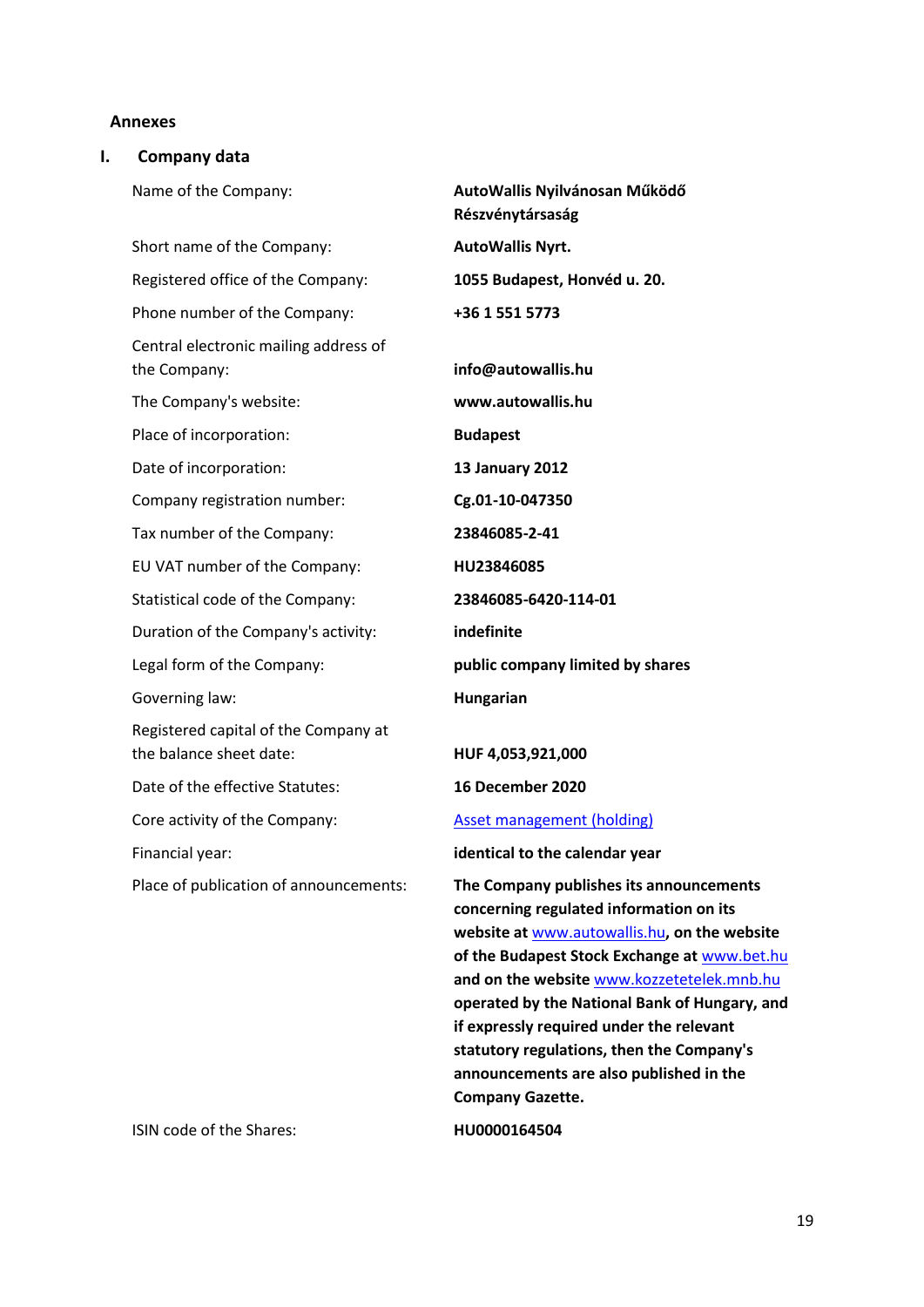| Stock market launch:               | 16,501,487 new series "C" dematerialised<br>ordinary name shares with a face value of HUF<br>12.5 and an issue price of HUF 83 each were<br>issued.                                                                                                                                                                                |
|------------------------------------|------------------------------------------------------------------------------------------------------------------------------------------------------------------------------------------------------------------------------------------------------------------------------------------------------------------------------------|
| Board of Directors of the Company: | Müllner Zsolt, Chairman of the Board of Directors                                                                                                                                                                                                                                                                                  |
|                                    | Antal Péter, Member of the Board of Directors                                                                                                                                                                                                                                                                                      |
|                                    | Andrew John Prest, Member of the Board of<br><b>Directors</b>                                                                                                                                                                                                                                                                      |
|                                    | Ormosy Gábor, Member of the Board of Directors,<br><b>Chief Executive Officer</b>                                                                                                                                                                                                                                                  |
|                                    | Székely Gábor, Member of the Board of Directors,<br><b>Investment Director</b>                                                                                                                                                                                                                                                     |
|                                    | Dévai Gábor, Member of the Board of Directors                                                                                                                                                                                                                                                                                      |
| Supervisory Board of the Company:  | Ifj. Chikán Attila, Chairman of the Supervisory Board                                                                                                                                                                                                                                                                              |
|                                    | <b>Ecseri György, Member of the Supervisory Board</b>                                                                                                                                                                                                                                                                              |
|                                    | Vitán Gábor, Member of the Supervisory Board                                                                                                                                                                                                                                                                                       |
|                                    | <b>Buday Bence, Member of the Supervisory Board</b>                                                                                                                                                                                                                                                                                |
|                                    | Karvalits Ferenc, Member of the Supervisory Board                                                                                                                                                                                                                                                                                  |
| Audit Committee of the Company:    | Ifj. Chikán Attila, Chairman of the Audit Committee                                                                                                                                                                                                                                                                                |
|                                    | <b>Ecseri György, Member of the Audit Committee</b>                                                                                                                                                                                                                                                                                |
|                                    | Vitán Gábor, Member of the Audit Committee                                                                                                                                                                                                                                                                                         |
|                                    | <b>Buday Bence, Member of the Audit Committee</b>                                                                                                                                                                                                                                                                                  |
|                                    | Karvalits Ferenc, Member of the Audit Committee                                                                                                                                                                                                                                                                                    |
| Auditor of the Company:            | The Company's current auditor is Hadrianus<br>Korlátolt Felelősségű Társaság (registered office:<br>2083 Solymár, Árok u. 21/B.; company reg. no.: 13-<br>09-066397). The auditor's mandate is for a definite<br>term from 17 December 2018 to 30 June 2020. The<br>person responsible for the audit is dr. Adorján Csaba<br>Imre. |
| Shareholders of the Company with a | <b>WALLIS ASSET MANAGEMENT Zrt.</b>                                                                                                                                                                                                                                                                                                |
| share greater than 5%:             | <b>AutoWallis ESO Organisation</b>                                                                                                                                                                                                                                                                                                 |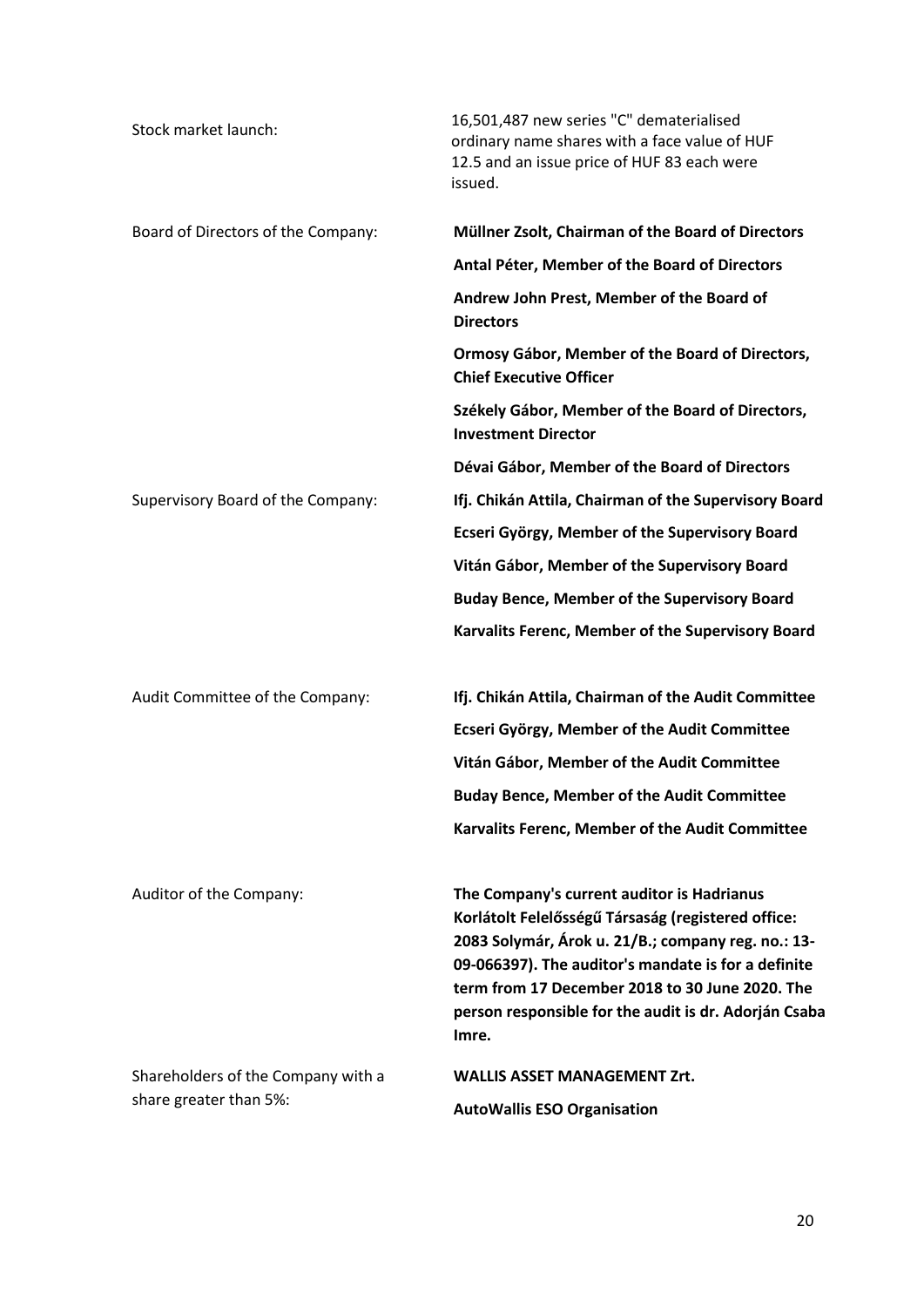## **II.** Members of the AutoWallis Group - 31 December 2020

| <b>Name of subsidiary</b>                                | <b>Activity</b>                                | <b>Ownership share</b> |
|----------------------------------------------------------|------------------------------------------------|------------------------|
| AutoWallis Nyrt.                                         | asset management                               | 100%                   |
| WAE Autóforgalmazási és<br>Szolgáltató Kft.              | car import                                     | 100%                   |
| WAE CEE Kft.                                             | car import                                     | 100%                   |
| WALLIS AUTÓKÖLCSÖNZŐ<br>Kereskedelmi és Szolgáltató Kft. | car rental                                     | 100%                   |
| <b>WALLIS MOTOR DUNA</b><br>Autókereskedelmi Kft.        | car distribution                               | 100%                   |
| <b>WALLIS MOTOR PEST</b><br>Autókereskedelmi Kft.        | car distribution                               | 100%                   |
| Wallis Adria d.o.o                                       | car import                                     | 100%                   |
| Wallis British Motors Kft.                               | car distribution                               | 100%                   |
| Wallis Kerepesi Kft.                                     | car distribution                               | 100%                   |
| K85 Korlátolt Felelősségű Társaság                       | real estate management                         | 100%                   |
| WallisMotor Ljubljana d.o.o.                             | car distribution                               | 100%                   |
| VCT 78 Kft.                                              | real estate management                         | 100%                   |
| ICL Autók Korlátolt Felelősségű<br>Társaság              | car distribution                               | 60%                    |
| Iniciál Autóház Korlátolt<br>Felelősségű Társaság        | car distribution and real<br>estate management | 60%                    |
| AW Csoport Szolgáltató Korlátolt<br>Felelősségű Társaság | services                                       | 100%                   |
| WAE HUN Korlátolt Felelősségű<br>Társaság                | car distribution                               | 100%                   |
| WAE C. d.o.o.                                            | car distribution                               | 100%                   |
| WAE S. d.o.o.                                            | car distribution                               | 100%                   |